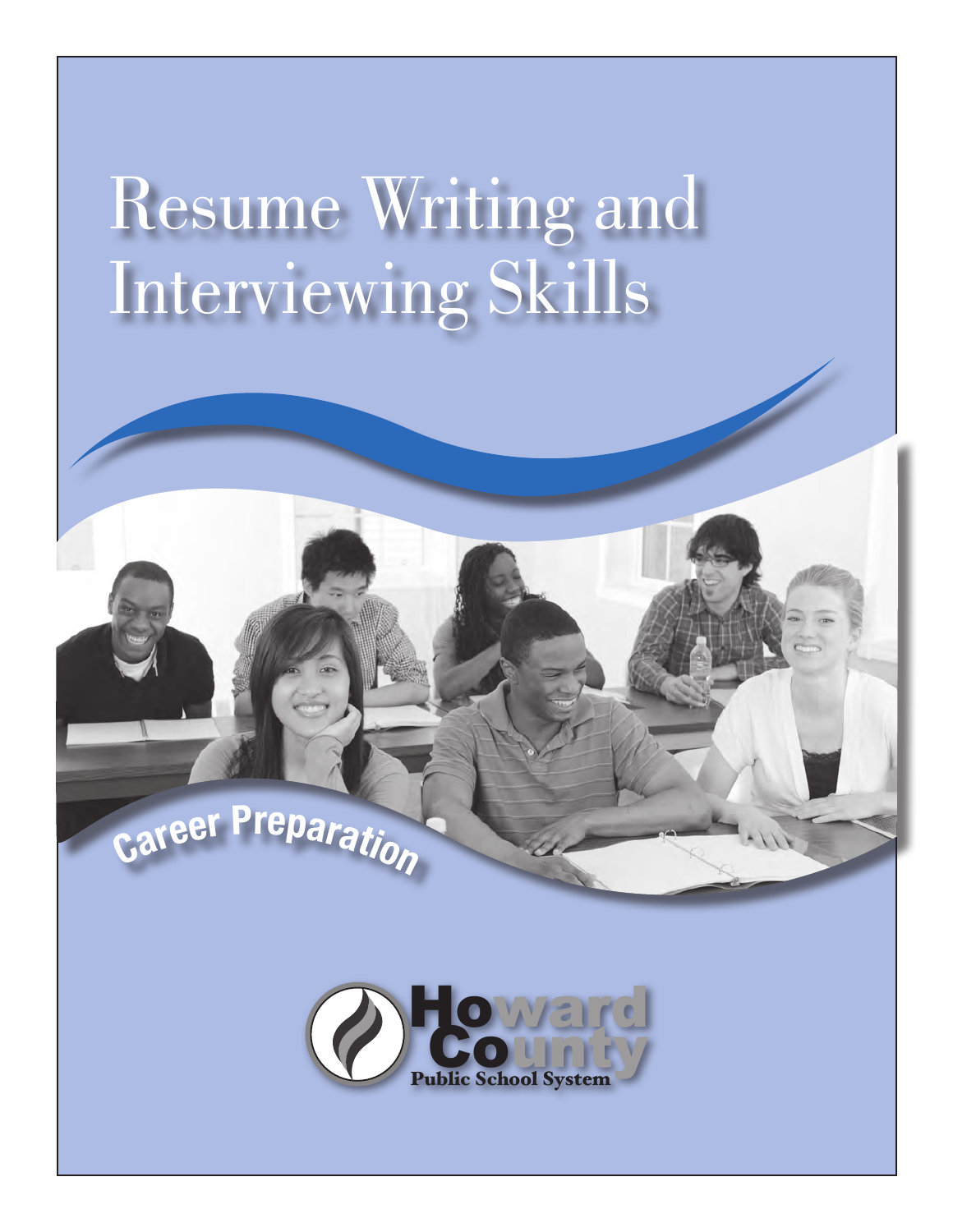Dear Students,

This packet includes important and helpful tips on creating a resume and preparing for an interview. At some point in your life, each of you will have an interview—whether it's for a part-time position, college, technical school, the military, or full-time employment in your intended career field.

Please read through this packet for it will better prepare you for such an interview. Each of you will participate in a mock interview and be expected to write a resume. This not only is a graduation requirement, but it's a great opportunity to improve your career preparation skills.

Remember to dress professionally and come prepared (i.e., bring your resume and employment application). Community members will be the interviewers, and they will give you valuable feedback. Please thank them for their time and insight.

If you have any questions regarding resumes, interviews, and/or careers, please contact your school counselor.

Thank you,

The HCPSS High School Counselors

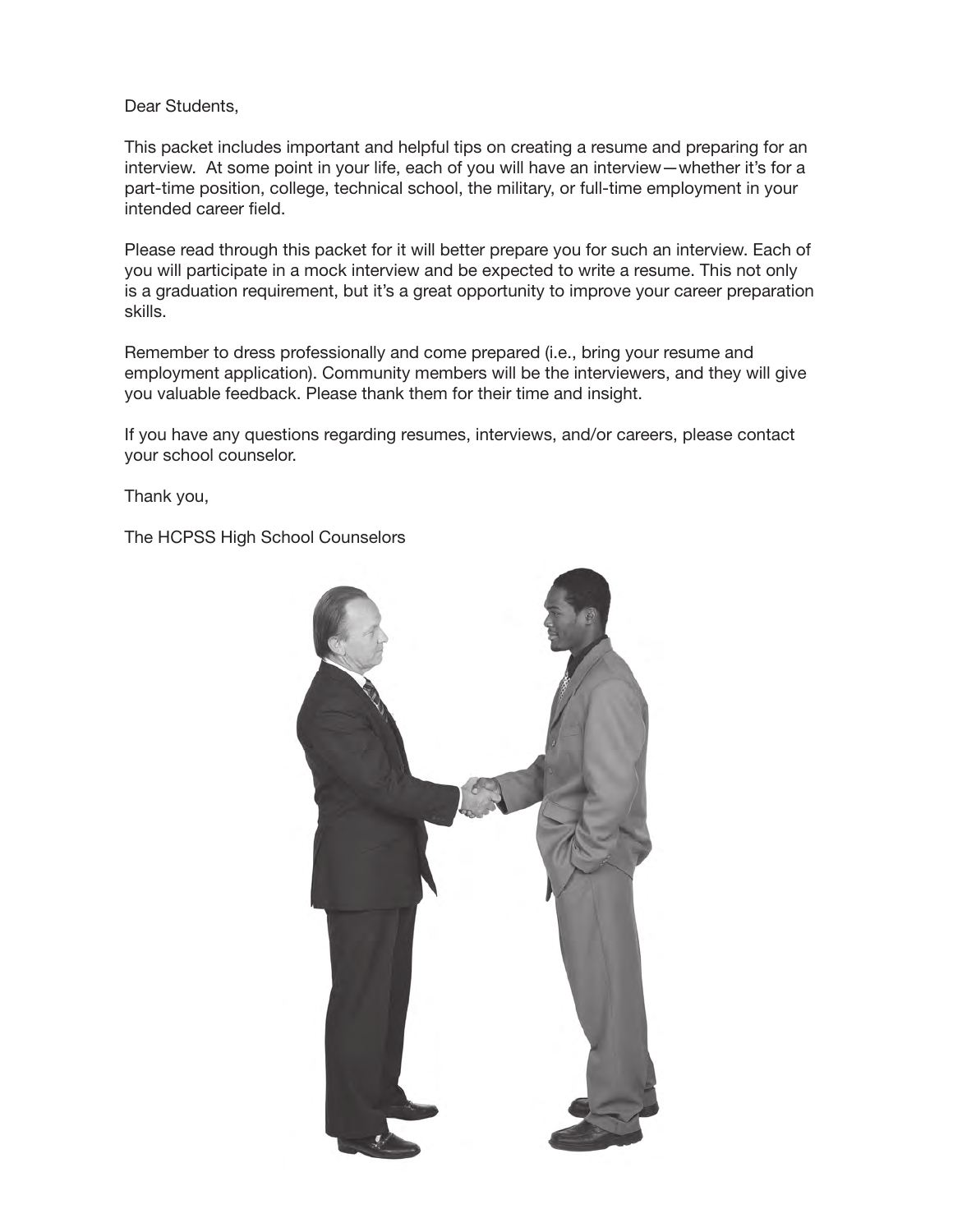# **Resume Writing and** Interviewing Skills

### **Table of Contents**

| Resume Template 2 (for students with little or no work experience) 5 |  |
|----------------------------------------------------------------------|--|
|                                                                      |  |
|                                                                      |  |
|                                                                      |  |
|                                                                      |  |
|                                                                      |  |
|                                                                      |  |
|                                                                      |  |
|                                                                      |  |
|                                                                      |  |
|                                                                      |  |
|                                                                      |  |
|                                                                      |  |
|                                                                      |  |
|                                                                      |  |
|                                                                      |  |
|                                                                      |  |
|                                                                      |  |

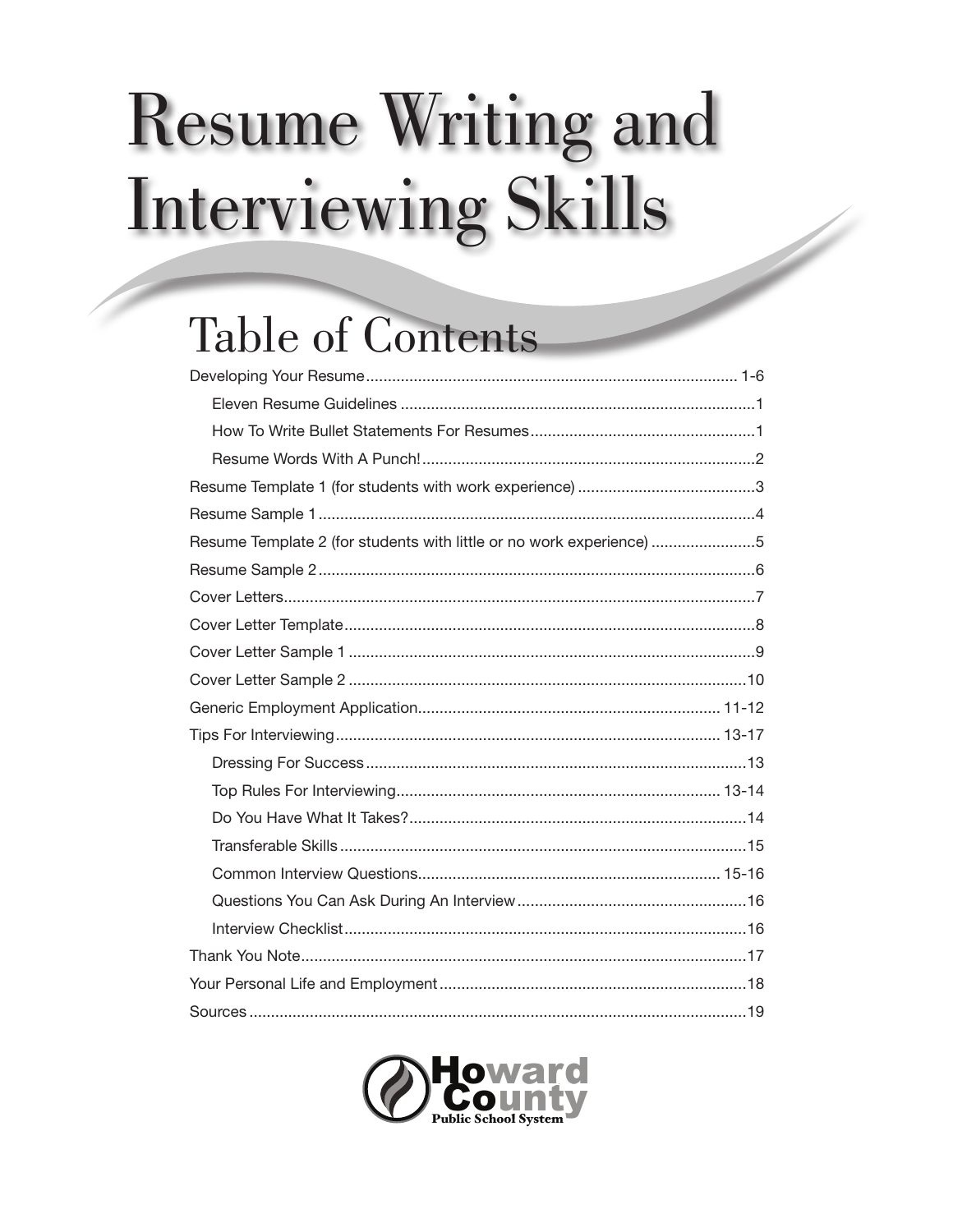### Developing Your Resume

#### Eleven Resume Guidelines

- 1. Keep it short—one page if possible, two pages at the most.
- 2. Include your name, address, phone number, education, and work experience. You may also want to include job objective, awards/honors, clubs/activities/sports, volunteer experiences, and/or contact information for three references (\*Always ask for permission before using a person's name as a reference).
- 3. Be neat—print resume on resume paper.
- 4. Spell out words. Do not use abbreviations. Example: Student Government Association, not SGA.
- 5. PROOFREAD and SPELLCHECK your resume. Do not solely rely on the computer. Have someone check over your resume before submitting it.
- 6. Be honest about your skills and work experience.
- 7. Be concise. Use action words and phrases when describing your experience.
- 8. State accomplishments and results, not just duties.
- 9. Include dates of participation. Data should be organized in time sequence with most recent education and experience first (reverse chronological order).
- 10. If you plan to play collegiate sports include pertinent data and statistics.
- 11. If you are using bullets, italics, bold, or any other formatting, you must be consistent. Do not put bullets under one area, then not bullet the rest.

#### How to Write Bullet Statements for Resumes

Describe your work experience and accomplishments in a way that captures the reader's interest and leads to a job interview. Use all of the elements for emphasis.

ACTION VERB (how?)

OBJECT OF THE ACTION (what?)

OUTCOME (for whom?)

Omit the subject (who?) of your statement. It is understood to be "I."

Begin with an **action verb**, sometimes modified by an adverb for added emphasis.

*Edited… Managed… Directly supervised… Worked closely…*

Avoid phrases such as "Responsible for" or "Helped."

Describe the object of your action using numbers, amounts and other adjectives whenever possible.

- *…small concession stand…*
- *…twelve students…*
- *…weekly cash register reports…*
- *…soccer camp members…*

Add the **outcome** or purpose of your action to emphasize results. Use number amounts whenever possible.

- *…to support development of players*
- *…increasing revenue by 30% in only three months*
- *…to improve service delivery*
- *…attained 3.50 GPA for the last two quarters*

Put these elements together to tell the reader what you have done in your previous jobs, especially those things beyond the basics of your job that will make you stand out from other applicants.

Some examples might be:

*Filed medical records for a small doctor's office to simplify billing procedures.*

*Trained and managed six new employees at Six Flags theme park concession stands.*

*Supervised a soccer camp consisting of twelve students to support the development of future high school athletes.* 

*Wrote 7-page booklet, "How to Overcome Test Anxiety," for middle school students to increase future academic success. Received an award from English department for superior writing quality.*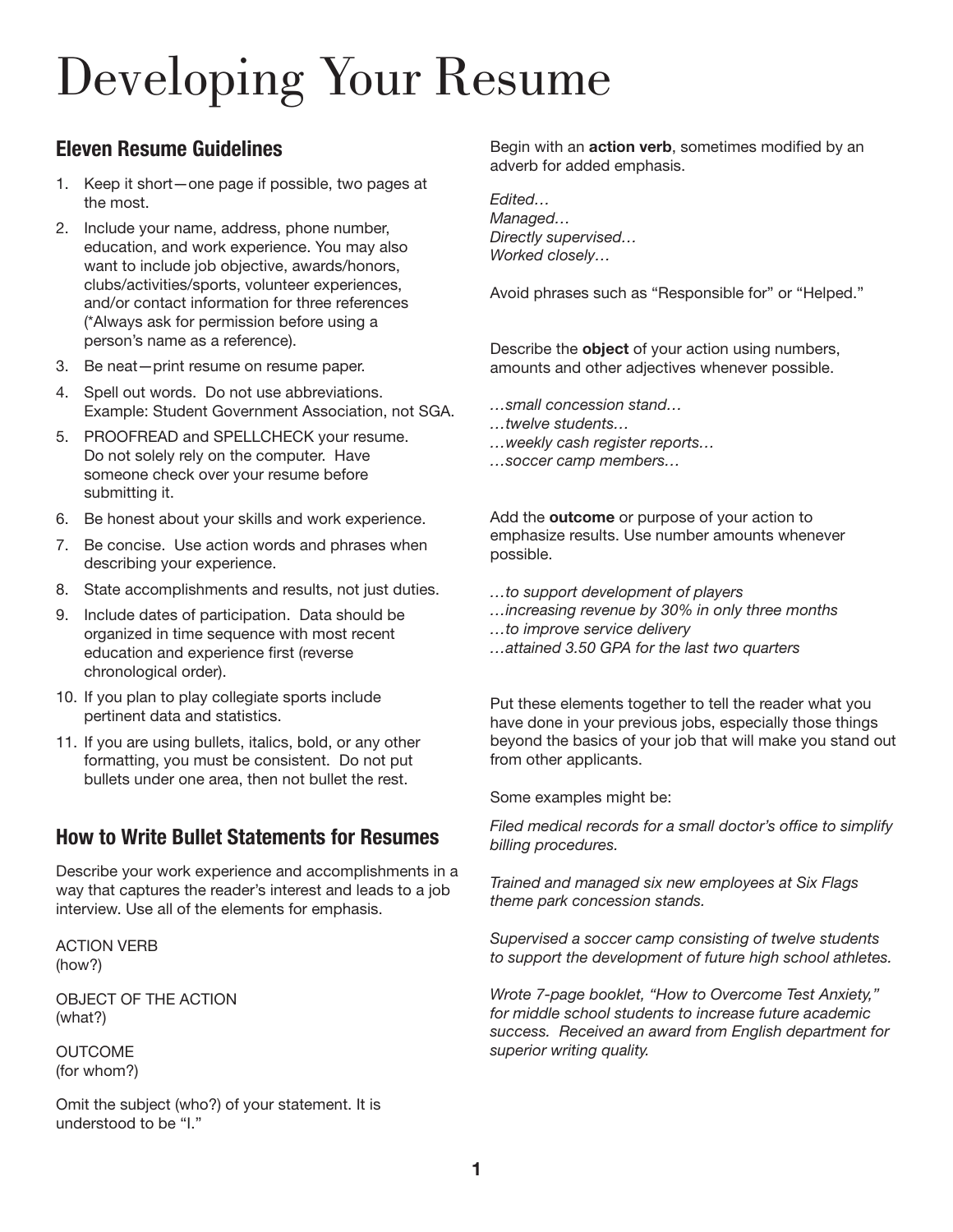#### Resume Words with a Punch!

Below are action words that provide punch to your resume statements. Grouped in skill areas below, these words provide readers a clearer understanding of skills used. The words you choose for your resume can help you catch the attention of a potential employer. It is important to use action words to highlight or describe your current (or previous) job duties. Your resume should not contain any sentences. For example: "Trained new employees" instead of "I trained new employees." Here are some words you can use in your resume:

| <b>Clerical</b>          | <b>Creative</b>        | <b>Helping</b>      | <b>Research</b>          | Communication       |
|--------------------------|------------------------|---------------------|--------------------------|---------------------|
| classified               | acted                  | arranged            | analyzed                 | answered            |
| collected                | arranged               | assessed            | compiled                 | authored            |
| compiled                 | created                | assisted            | critiqued                | contacted           |
| filed                    | customized             | clarified           | determined               | convinced           |
| inventoried              | designed               | coached             | developed                | corresponded        |
| maintained               | developed              | counseled           | evaluated                | critiqued           |
| memorized                | directed               | delivered           | examined                 | directed            |
| operated                 | enhanced               | demonstrated        | inspected                | displayed           |
| ordered                  | fashioned              | educated            | investigated             | drafted             |
| organized                | invented               | encouraged          | organized                | edited              |
| performed                | modified               | facilitated         | researched               | encouraged          |
| prepared                 | originated             | guided              | reviewed                 | influenced          |
| processed                | sketched               | hosted              | summarized               | informed            |
| proofread                | upgraded               | initiated           |                          | interpreted         |
| quantified               |                        | mediated            |                          | lectured            |
| reconciled               |                        | motivated           |                          | negotiated          |
| recorded                 |                        | negotiated          |                          | persuaded           |
|                          |                        | represented         |                          |                     |
| reorganized<br>retrieved |                        |                     |                          | presented           |
|                          |                        | served<br>solved    |                          | promoted            |
| revised                  |                        |                     |                          | publicized          |
| scheduled                |                        | suggested           |                          | recruited           |
| tabulated                |                        | volunteered         |                          | suggested           |
| translated               |                        |                     |                          | taught              |
| validated                |                        |                     |                          | testified           |
|                          |                        |                     |                          | translated          |
|                          |                        |                     |                          | wrote               |
| <b>Teaching</b>          | <b>Financial</b>       | <b>Management</b>   | <b>Supervision</b>       | <b>Technical</b>    |
| clarified                | appraised              | administered        | assessed                 | assembled           |
| coached                  | audited                |                     | delegated                | built               |
| communicated             | balanced               | analyzed            | demonstrated             | calculated          |
| devised                  |                        | approved            |                          |                     |
|                          | budgeted<br>calculated | assigned<br>chaired | encouraged<br>influenced | computed            |
| encouraged<br>evaluated  |                        |                     | mediated                 | designed<br>devised |
|                          | collected              | changed             |                          |                     |
| facilitated              | computed               | coordinated         | oversaw                  | maintained          |
| guided                   | earned                 | delegated           | remedied                 | operated            |
| instructed               | forecasted             | directed            | reported                 | programmed          |
| persuaded                | generated              | evaluated           | solved                   | remodeled           |
| presented                | marketed               | improved            | supervised               | repaired            |
| taught                   | negotiated             | managed             | tested                   | upgraded            |
| tutored                  | priced                 | monitored           |                          |                     |
| trained                  | projected              | organized           |                          |                     |
|                          | reconciled             | planned             |                          |                     |
|                          |                        | produced            |                          |                     |
|                          |                        | recommended         |                          |                     |
|                          |                        | resolved            |                          |                     |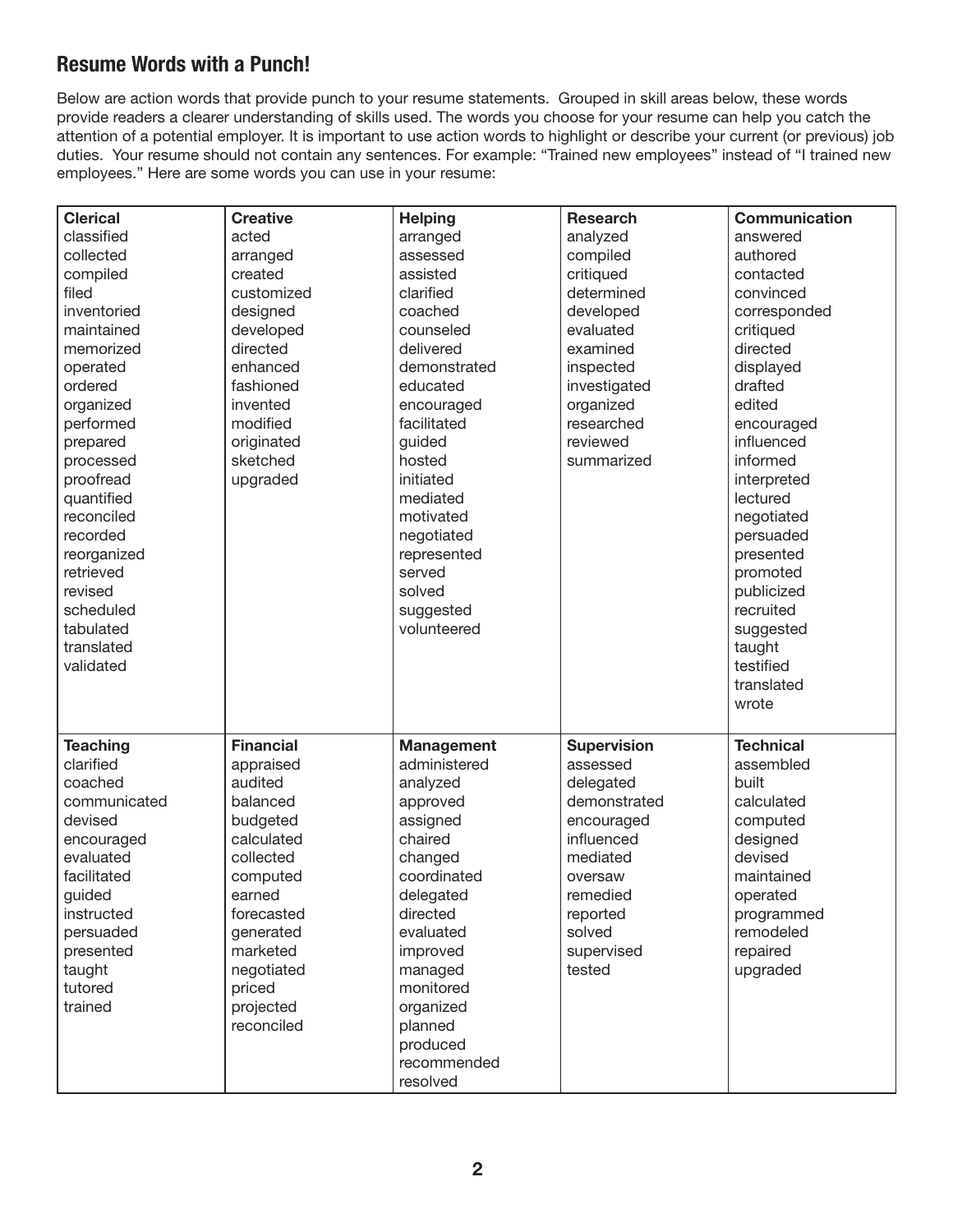### Resume Template 1

#### Name

Street Number and Address City, State Zip Code Phone number Email address

#### **OBJECTIVE**

To obtain…

#### **EDUCATION**

Dates List all schools you attend(ed) *[most recent school first]* Give date of graduation

#### WORK EXPERIENCE

- Date Company name *[most recent first] Job Title*
	- Duties performed
	- Skills learned

#### SCHOOL ACTIVITIES

Date Activity/Sport/Club *[most recent first] Title or Position, if applicable*

- Duties performed
- Skills learned

#### Date **Activity/Sport/Club**

*Title or Position, if applicable*

- Duties performed
- Skills learned

#### COMMUNITY SERVICE

Date Activity *[most recent first]*

Title or Position, if applicable

- Duties performed
- Skills learned

#### HONORS AND AWARDS

- Date Honor/Award *[most recent first]*
- Date Honor/Award

#### **STRENGTHS**

List what you perceive to be your strengths

#### **REFERENCES**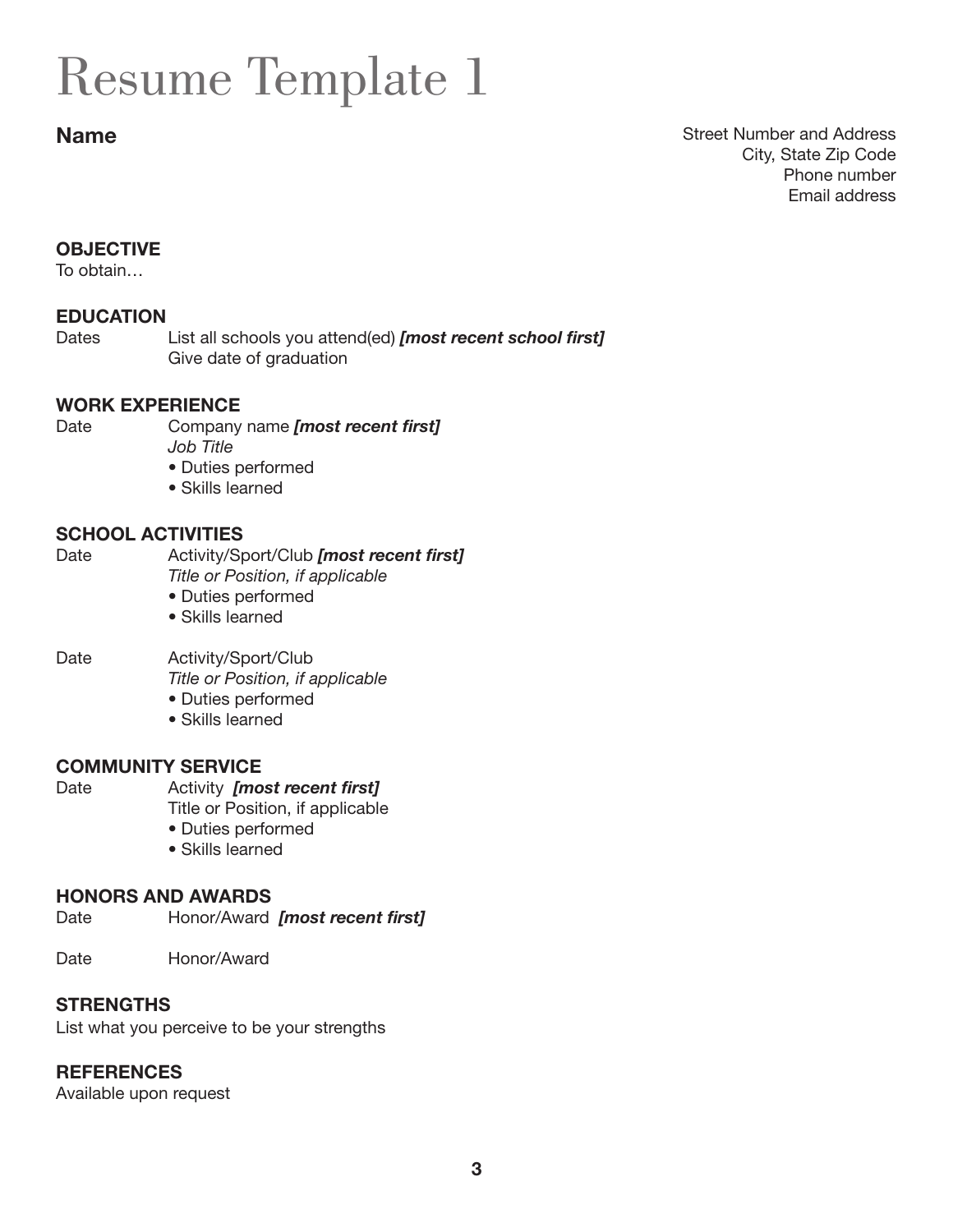### Resume Sample 1

#### **OBJECTIVE**

To attend University of Maryland, College Park, Fall 2015 Major: Business Management

#### EDUCATION

2011-Present Howard High School, Ellicott City, Maryland Will graduate June 2015

#### WORK EXPERIENCE

2011-2014 Howard County Family YMCA

- *Junior and Senior Counselor*
- Planned group activities for school-aged campers
- Assisted administrative staff with morning procedures
- Prepared staff manuals
- Organized files on each camper

#### Summer 2013 Taco Bell

 *Sales Associate*

- Interacted with up to 400 customers, processing sales of up to \$2,000 daily
- Resolved problems by collaborating with customers and staff
- Prepared daily pick-up orders for up to 100 customers
- Utilized computerized cashiering system for financial transactions

#### SCHOOL ACTIVITIES

2011-Present Viking Service Club

- Participate in the Fall and Spring Clean-up Project
- Serve as a tour guide for the Freshmen Orientation Day
- Direct parents around the school on Back to School Night

Lacrosse Team

*Goalie*

- County Champions 2011 and 2012
- Varsity team: 2 years
- Junior Varsity team: 1 year

#### COMMUNITY SERVICE

2012-Present Manor Care Health Services

- *Volunteer for Adopt-A-Grandfriend Program*
- Listen to and share own experiences with the elderly
- Assist with group activities and holiday parties

#### **STRENGTHS**

- Focused with attention to details
- Possess a high level of stamina
- Work well as a team-member
- Cultivate the best in others

#### **REFERENCES**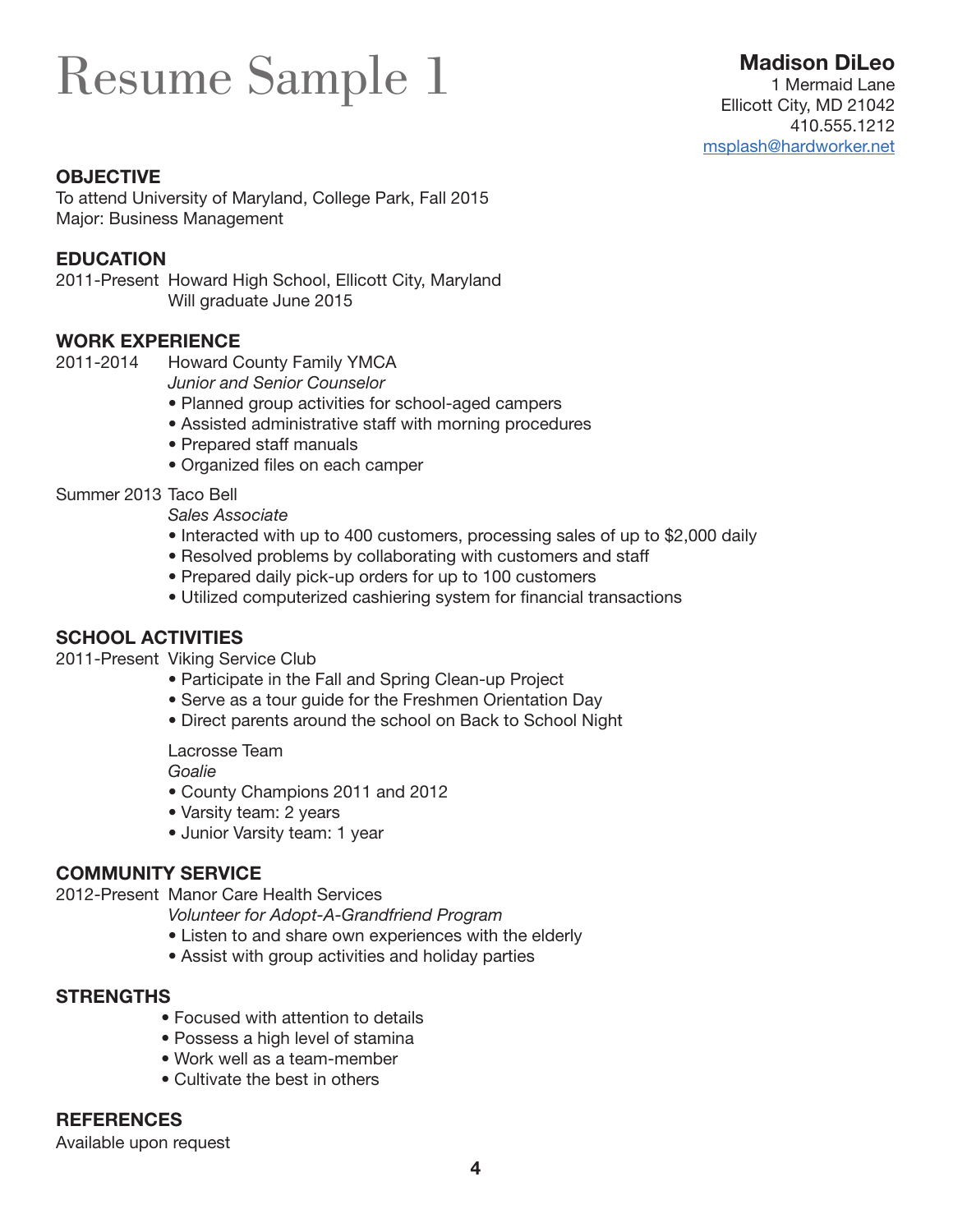### Resume Template 2

(no work experience)

Name Street Number and Address City, State Zip Code Phone number Email address

#### **OBJECTIVE**

To obtain …

#### EDUCATION

Dates List all schools you attend(ed) *[most recent school first]* Give date of graduation

#### **EXPERIENCE**

- 
- Date Name experience *[most recent first]*
	- Duties performed
	- Skills learned

#### Date Name experience *[most recent first]*]

- Duties performed
- Skills learned

#### **INTERESTS**

- List interest
- List interest

#### SKILLS

- List skill
- List skill

#### **STRENGTHS**

List what you perceive to be your strengths

#### **REFERENCES**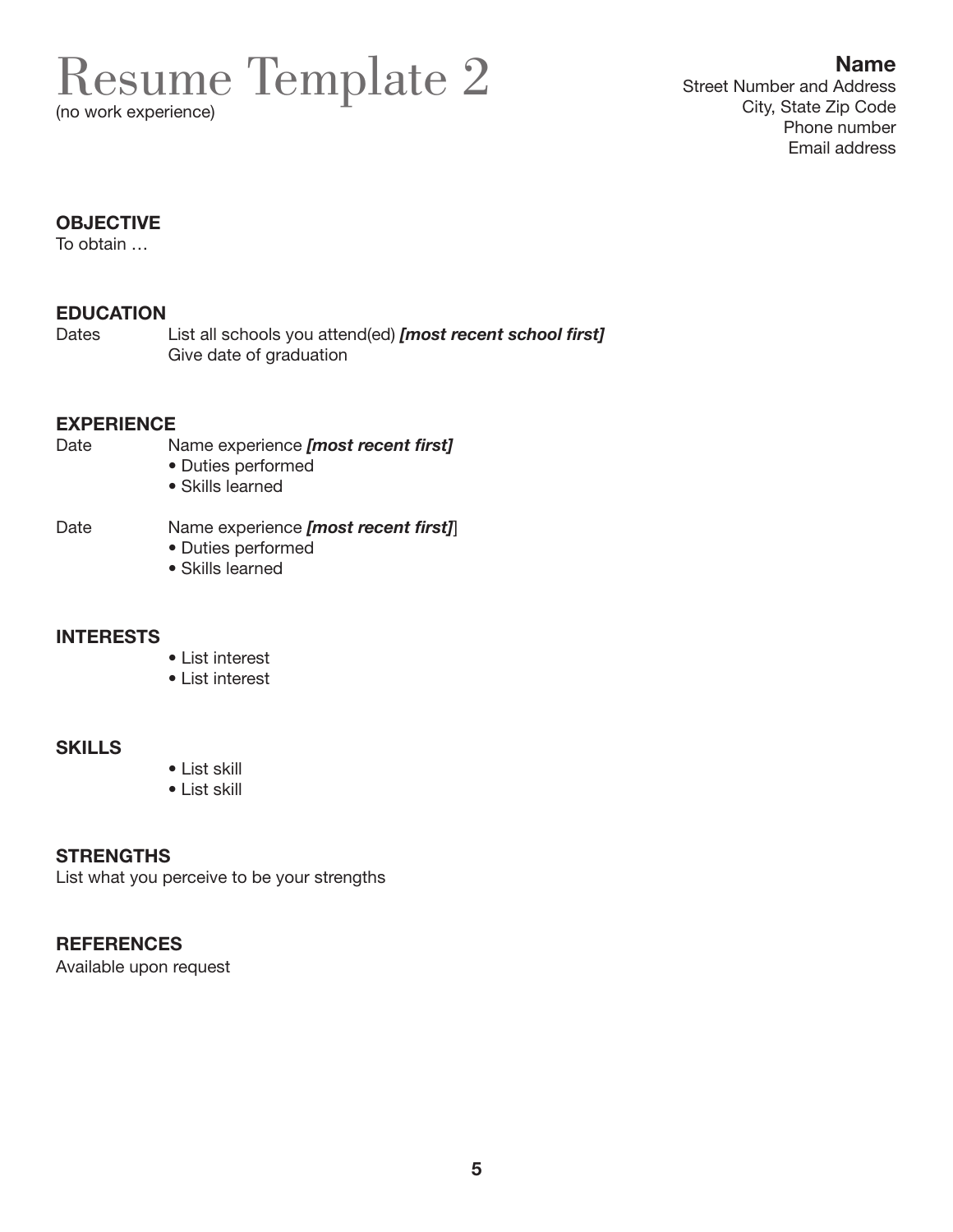### Resume Sample 2

(no work experience)

### Madison DiLeo

1 Mermaid Lane Ellicott City, MD 21042 410.555.1212 msplash@hardworker.net

#### **OBJECTIVE**

To obtain a part-time position as an administrative assistant

#### **EDUCATION**

2011-Present Howard High School, Ellicott City, Maryland Will graduate June 2015

#### **EXPERIENCE**

2010-Present *Pet Sitter*

• Provide pet sitting services such as dog walking, feeding, and yard care

#### *Child care*

• Provided child care for several families after school, weekends, and during school vacations

#### **INTERESTS**

- Computers
- Guitar
- Ice skating
- Car repair
- Spanish

#### SKILLS

- Proficient with Microsoft Word, Excel, and PowerPoint
- Proficient with the Internet
- Can type 70 words per minute
- Enjoy hands-on projects
- Intermediate fluency in Spanish and Italian
- Enthusiastic team player

#### **STRENGTHS**

- Focused, and excellent follow- through
- Possess a high level of stamina and attention to detail
- Work well as a team-member
- Positive, remaining "upbeat" in all situations

#### **REFERENCES**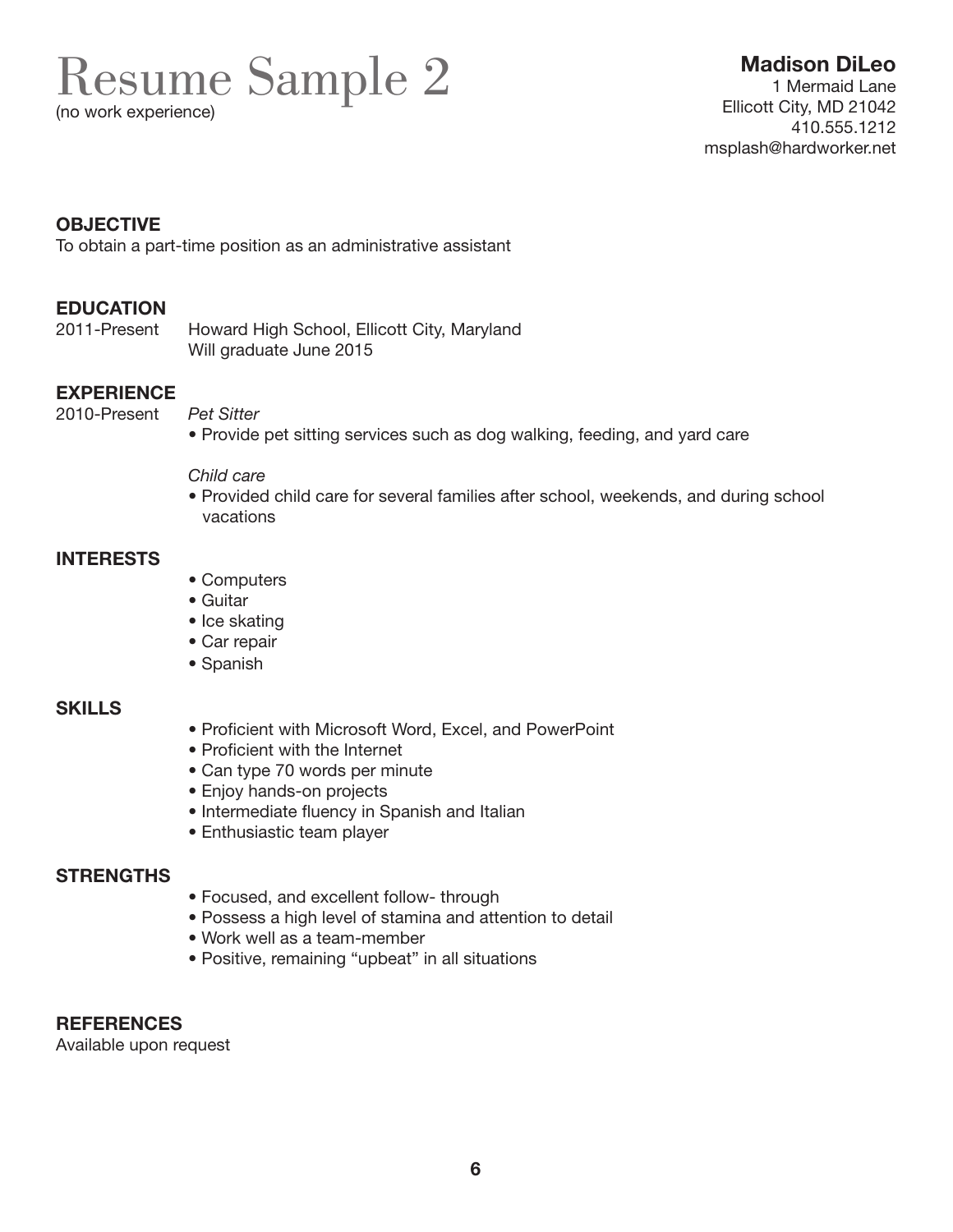### Cover Letters

#### WHAT IS A COVER I FTTER?

When you apply for a job and submit a resume, you should also include a cover letter. A resume gives a concise snapshot of your experience for specific positions whereas a cover letter allows you to share more details about your background to a specific employer's company. So, you may send the same resume to various potential employers, but the cover letter should be created specifically for that company. Cover letters should include the following parts: a heading, inside address, salutation, body, closing, your signature, and your typed name.

#### Before writing the letter:

- 1. Research the business/agency/organization. This will not only help you in writing a relevant cover letter but it will also be useful if you get an interview.
- 2. Read the job description carefully. Check for the noted and assumed needs and determine the most important skills, qualifications, and experience the employer is looking for and make sure your skill set matches.
- 3. Write a targeted cover letter for each employer. This means customizing each cover letter you write, so it specifically relates your skills to the job you are applying for.
- 4. Find the name of the manager in charge of the department you want to work in. Call the Human Resources department if you are having trouble finding the name. Make sure you have the correct spellings of names.

#### Writing the Letter:

- 1. Format the heading elements correctly.
	- Include your address at the top (in the right hand corner - approximately 1 inch down from the top of the page).
	- Skip down 4 lines and enter the date.
	- Skip down 4 more lines and enter the Contact Person, then the name and address of the company.
	- Write to a specific person, not "To whom it may concern", or "Dear Sir/Madam," whenever possible.
- 2. Write the body of your letter with three or four paragraphs.
	- In the first paragraph, tell the employer why you're writing to them in two or three sentences. State the position you are applying for and specify why you are interested in working for the employer.
	- In the next one or two paragraphs, outline your qualifications and match them to the requirements

of the position. Try to make two or three solid points using specific examples from your own employment history. Showcase how you are an asset to the company rather than explain your own personal employment goals.

- In the final paragraph, include a positive statement or question that will cause the employer to want to take action. Make this closing paragraph between 2-4 sentences. Direct the employer to the enclosed resume and make your availability known for an interview. It's very important to finish off by thanking the employer for their time and consideration.
- 3. Conclude with "Yours sincerely," or "Regards," and leave four blank lines to sign your name in blue ink. Type your name after the four blank lines.
- 4. Proofread. This is essential.
	- Be sure you have spelled everything correctly. Don't trust Spell Check!
	- Make yourself the active subject of every sentence (e.g. In this experience, I developed/reinforced/ learned/etc."). But that doesn't mean every single sentence should start with "I..." so vary your syntax accordingly.
	- Break down any contractions (e.g. "I've" to "I have").
	- Avoid informal writing. You want to sound professional, objective, and educated.

#### Tips:

- 1. Keep the letter to one page -- the purpose of the cover letter is to get the hiring manager to read your resume! If the letter is spilling onto a second page, it's time to tighten your points and edit the fluff.
- 2. Your tone should be upbeat, professional and informative. The employer wants to know what you can do for them, so sell yourself and your skills in a positive way. This is not the time to be humble—present confidently, but do not project arrogance.
- 3. Avoid clichés and meaningless or wordy expressions.
- 4. Your cover letter should complement, not duplicate your resume.
- 5. Your cover letter is often the first contact with an employer. Make sure it creates a good impression.
- 6. Take the time to target your cover letter to the job you are applying for. Be sure to tailor your letter for each position/company.
- 7. Before you send your cover letter out, proofread, edit, and revise it.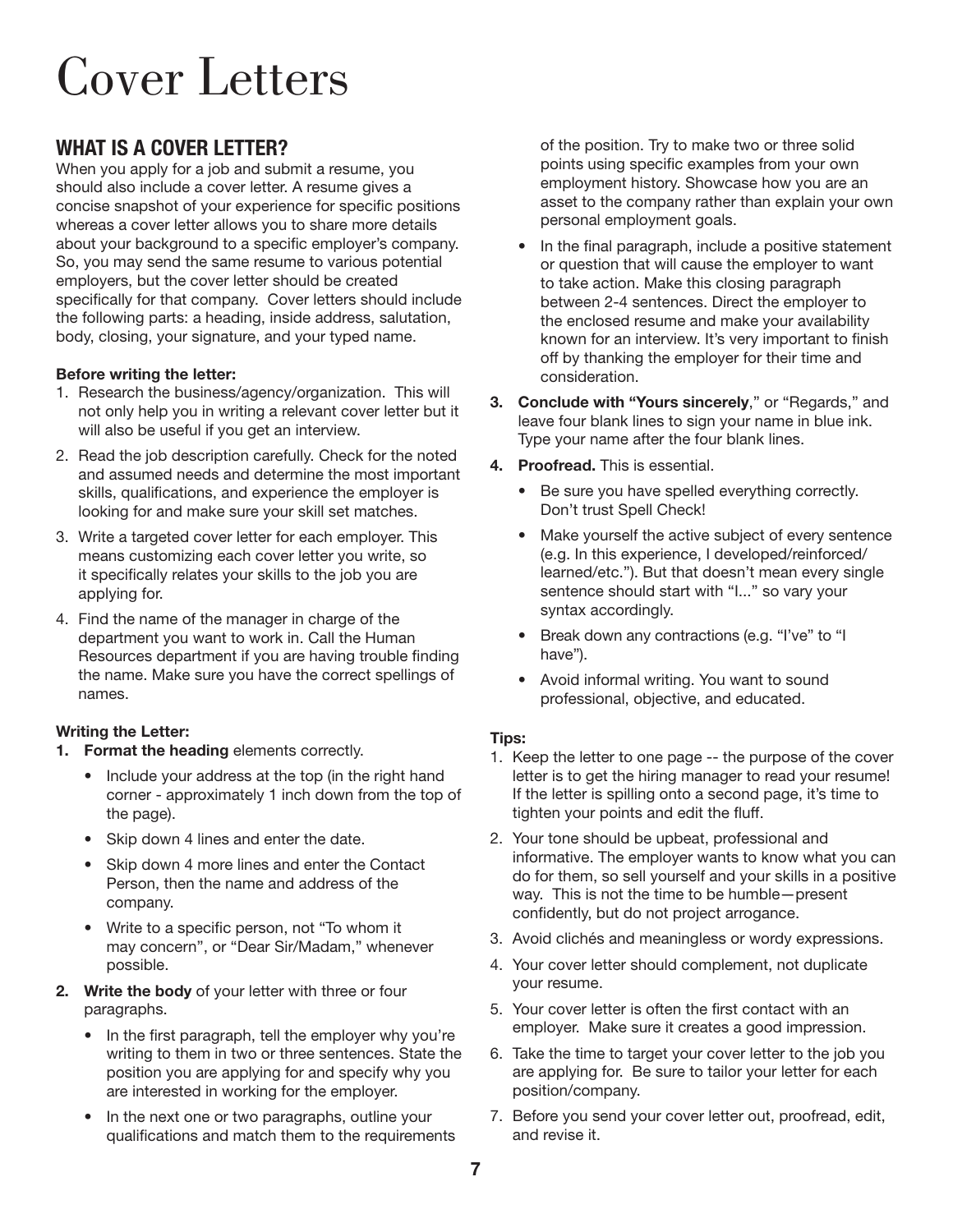### Cover Letter Template

[Your Name] [Street Address] [City, ST ZIP Code]

Date

[Recipient Name] [Title] [Company Name] [Street Address] [City, ST ZIP Code]

Dear [Recipient Name]:

In the first paragraph, tell the employer why you're writing to them in two or three sentences. State the position you are applying for and specify why you are interested in working for the employer.

In the next one or two paragraphs, outline your qualifications and match them to the requirements of the position. Try to make two or three solid points using specific examples from your own employment history. Showcase how you are an asset to the company, rather than explain your own personal employment goals.

In the final paragraph, include a positive statement or question that will cause the employer to want to take action. Make this closing paragraph between 2-4 sentences. Direct the employer to the enclosed resume and make your availability known for an interview. It's very important to finish off by thanking the employer for their time and consideration.

Sincerely,

[Your Name]

**Enclosure**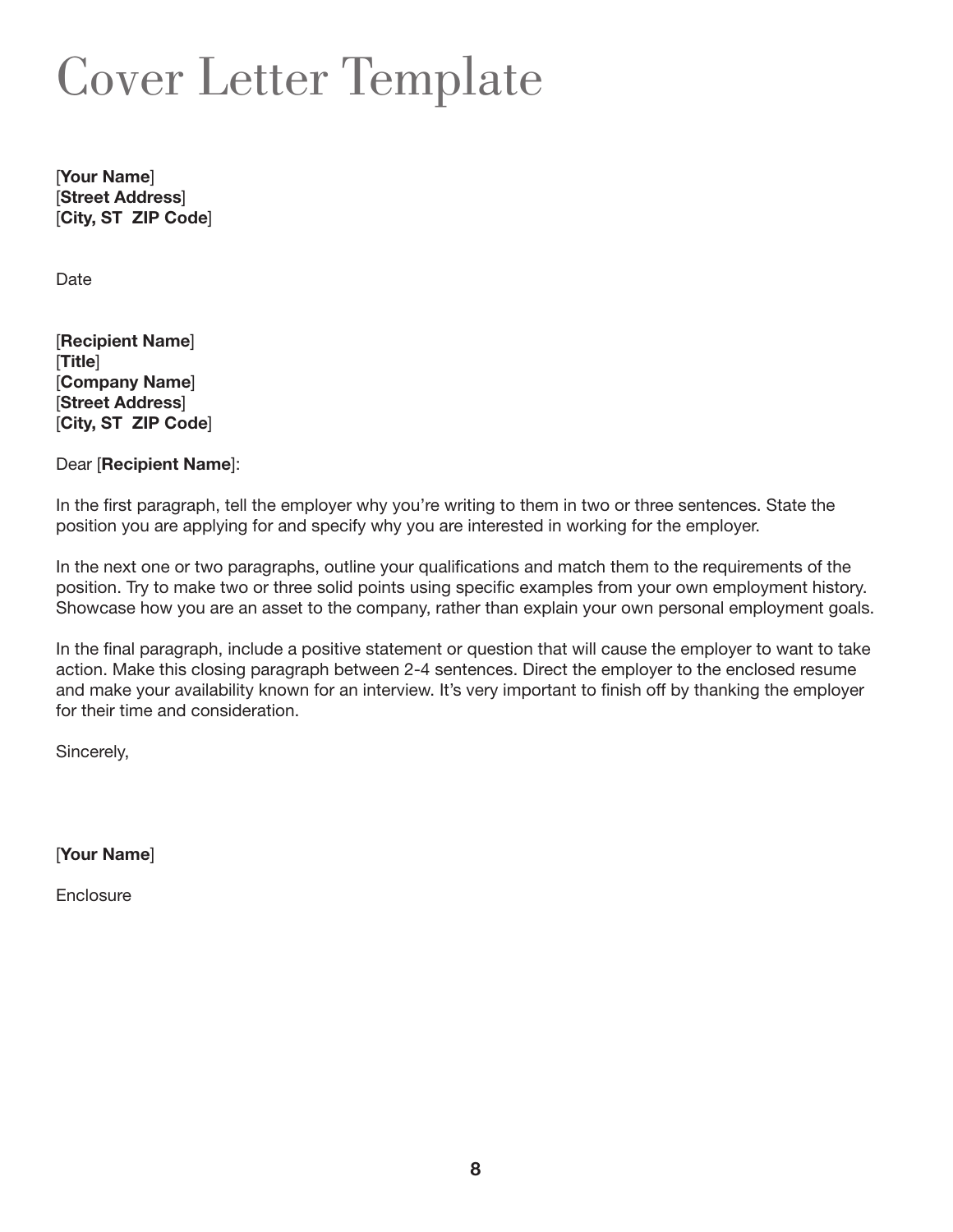### Cover Letter Sample 1

Joseph Viking 12 Hebron Drive Ellicott City, MD 21042

[Date]

Barbara Smith Project Manager TK Consulting 5 Beethoven Street Baltimore, MD 21231

Dear Ms. Smith:

Your ad for an entry-level position caught my attention as I prepare to begin my professional career upon graduation this spring from Elizabethtown College.

I say "professional" because I have worked steadily throughout college, gaining valuable experience that equips me to present your company with advantages others may not offer.

For example, as a resident assistant for a 250-person coed dorm, I acquired strong leadership and interpersonal skills. I am now able to think quickly in emergency situations and in those requiring quick assessment of many factors in order to make appropriate decisions. Dealing with the diverse concerns of students, parents, and faculty, I have become adept at operating with the proper mix of authority, diplomacy, and tact.

While working in this demanding position, I achieved a 3.75 cumulative grade-point average. My double major, communications and political science, provided me with a thorough foundation in principles that affect businesses every day.

I would welcome the chance to discuss openings at your firm. If you will contact me at 410.555.1212, we can schedule a meeting.

Thank you for your consideration.

Joseph Viking

**Enclosure**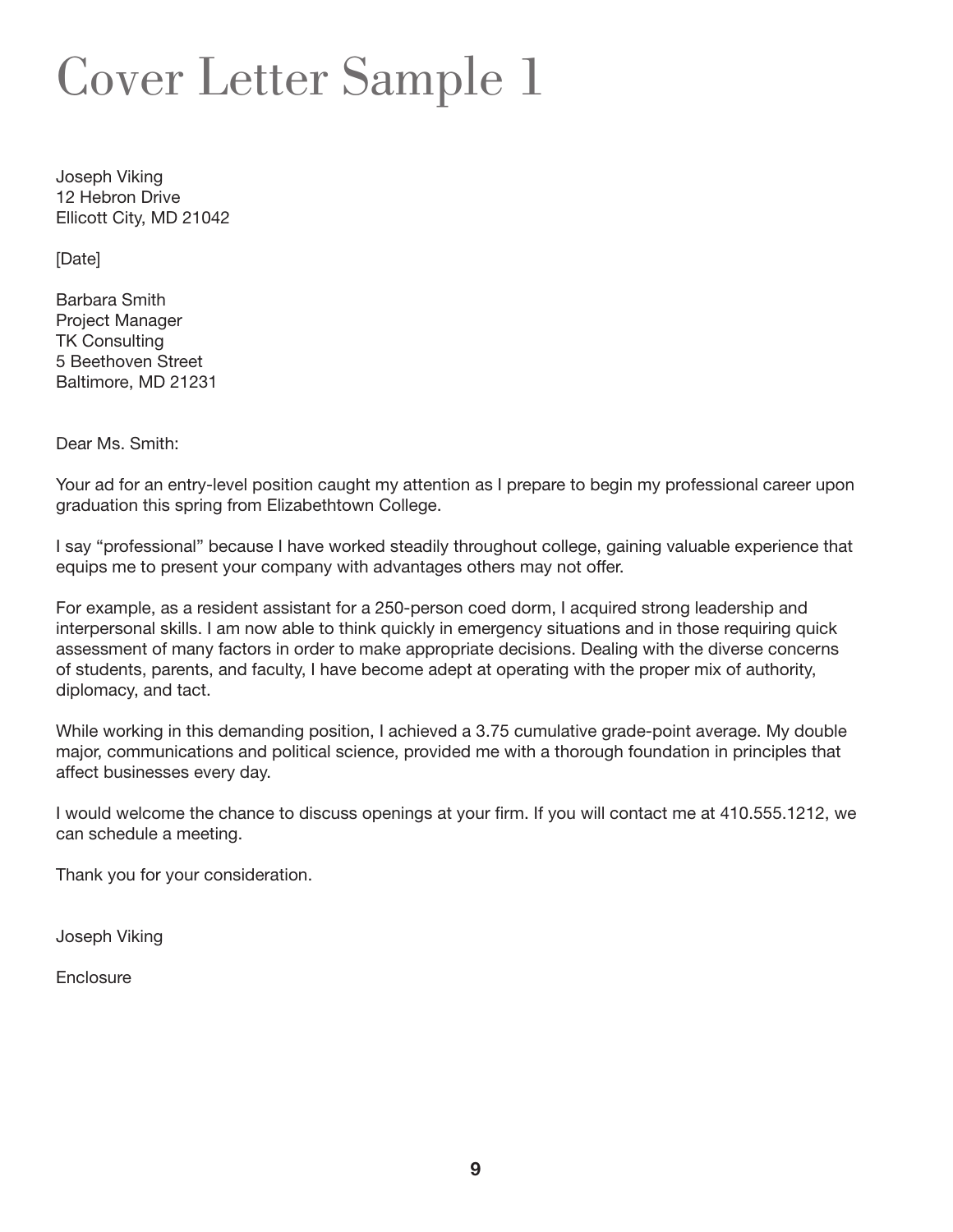### Cover Letter Sample 2

Joseph Viking 12 Hebron Drive Ellicott City, MD 21042

[Date]

Nick Kiendl Director of Operations Stephens, Ltd. 26 Pine Street Baltimore, MD 21230

Dear Mr. Kiendl:

As a recent graduate in industrial engineering, I am interested in joining Stephens, Ltd. My interest in your firm was sparked during a series of projects I completed as part of my engineering training. I know you need talented people, so let me tell you why you should consider me for an interview.

Pursuit of excellence: I graduated in the top 5 percent of my engineering class.

**Project experience:** Through class assignments and part-time jobs, I demonstrated the ability to be a productive member of technical project teams.

Understanding your methods: The same production process you utilize for clients was highlighted in two projects and one research paper I completed for my degree.

For more detailed information on my experience and skills, please see my enclosed resume.

I would deeply appreciate the opportunity to visit Stephens, Ltd., a firm I have admired for several years. I look forward to hearing from you to schedule a time to meet. Thank you for your consideration.

Sincerely,

Joseph Viking

**Enclosure**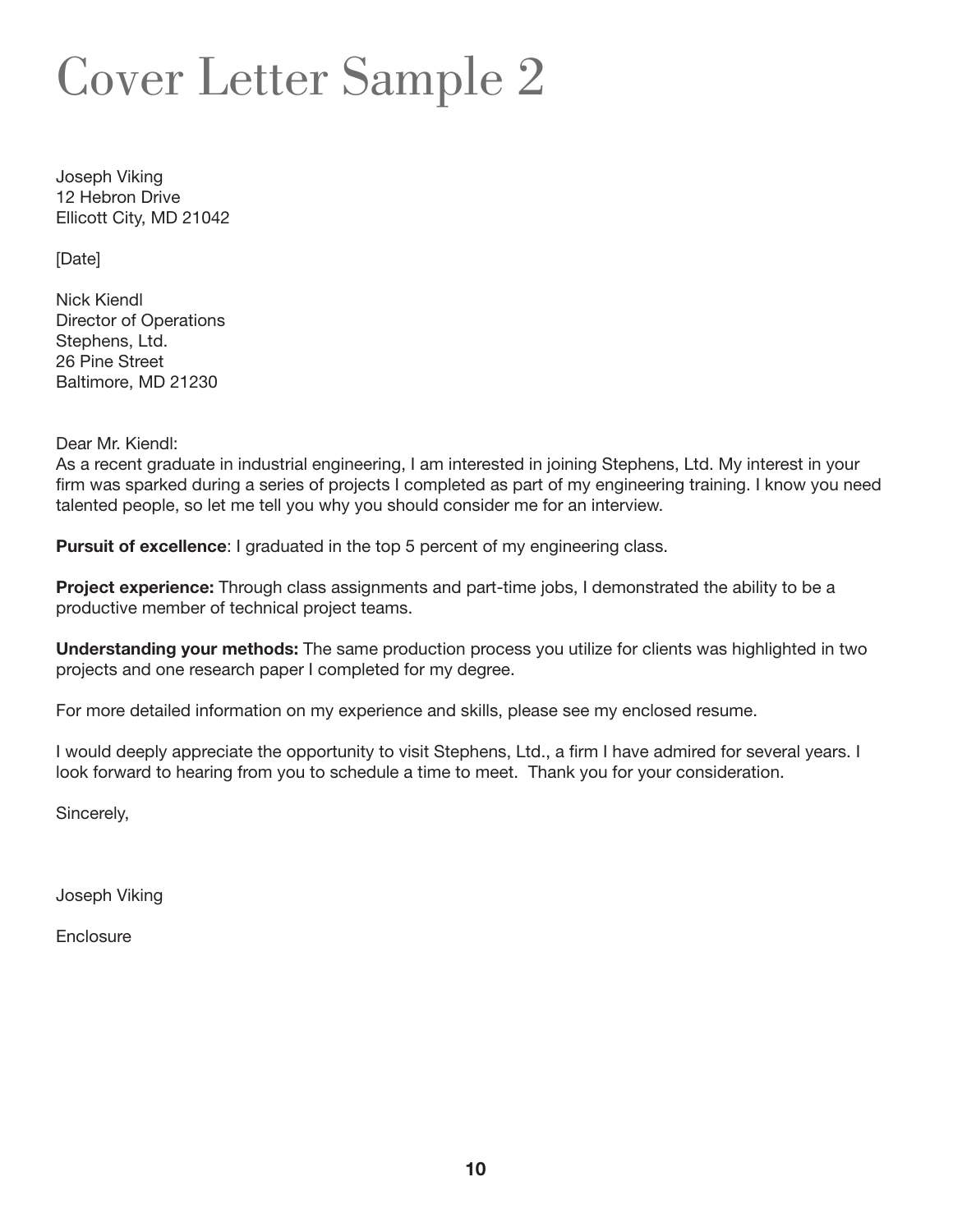#### APPLICATION FOR EMPLOYMENT PERSONAL INFORMATION

| Name (Last Name First)          |              |      | Social Security # |     |
|---------------------------------|--------------|------|-------------------|-----|
| <b>Present Address</b>          | Apt. #       | City | State             | Zip |
| Permanent Address               | Apt. #       | City | State             | Zip |
| Are you 18 or older? □ YES □ NO | Home Phone # |      | Cell Phone #      |     |

#### DESIRED EMPLOYMENT

| <b>Position Desired</b>                                                                                                                                                                                   | Date you can start                                                   | <b>Salary Desired</b> |  |  |
|-----------------------------------------------------------------------------------------------------------------------------------------------------------------------------------------------------------|----------------------------------------------------------------------|-----------------------|--|--|
| Are you employed now? □ YES □ NO                                                                                                                                                                          | In so, may we inquire of your present employer? $\Box$ YES $\Box$ NO |                       |  |  |
| Ever applied to this company before?<br>$\Box$ YES $\Box$ NO                                                                                                                                              | Where?                                                               | When?                 |  |  |
| Ever worked for this company before?<br>$\Box$ YES $\Box$ NO                                                                                                                                              | Where?                                                               | When?                 |  |  |
| Reason for leaving                                                                                                                                                                                        |                                                                      |                       |  |  |
|                                                                                                                                                                                                           |                                                                      |                       |  |  |
| Name of last supervisor at this company                                                                                                                                                                   |                                                                      |                       |  |  |
| Who referred you to this company? $\Box$ Employment Agency<br>$\Box$ Newspaper Advertisement $\Box$ Friend $\Box$ Walk-in<br>$\Box$ State Employment Office $\Box$ College Placement Service $\Box$ Other |                                                                      |                       |  |  |

#### EDUCATION

| <b>School Level</b> | <b>Name and Address of School</b> | # of Years Attended | <b>Date You Graduated</b> | <b>Subjects Studied</b> |
|---------------------|-----------------------------------|---------------------|---------------------------|-------------------------|
| Grammar<br>School   |                                   |                     |                           |                         |
| High School         |                                   |                     |                           |                         |
| College             |                                   |                     |                           |                         |

#### GENERAL

| Subjects of Special Study or Research Work |  |
|--------------------------------------------|--|
| Special Training                           |  |
| Special Skills                             |  |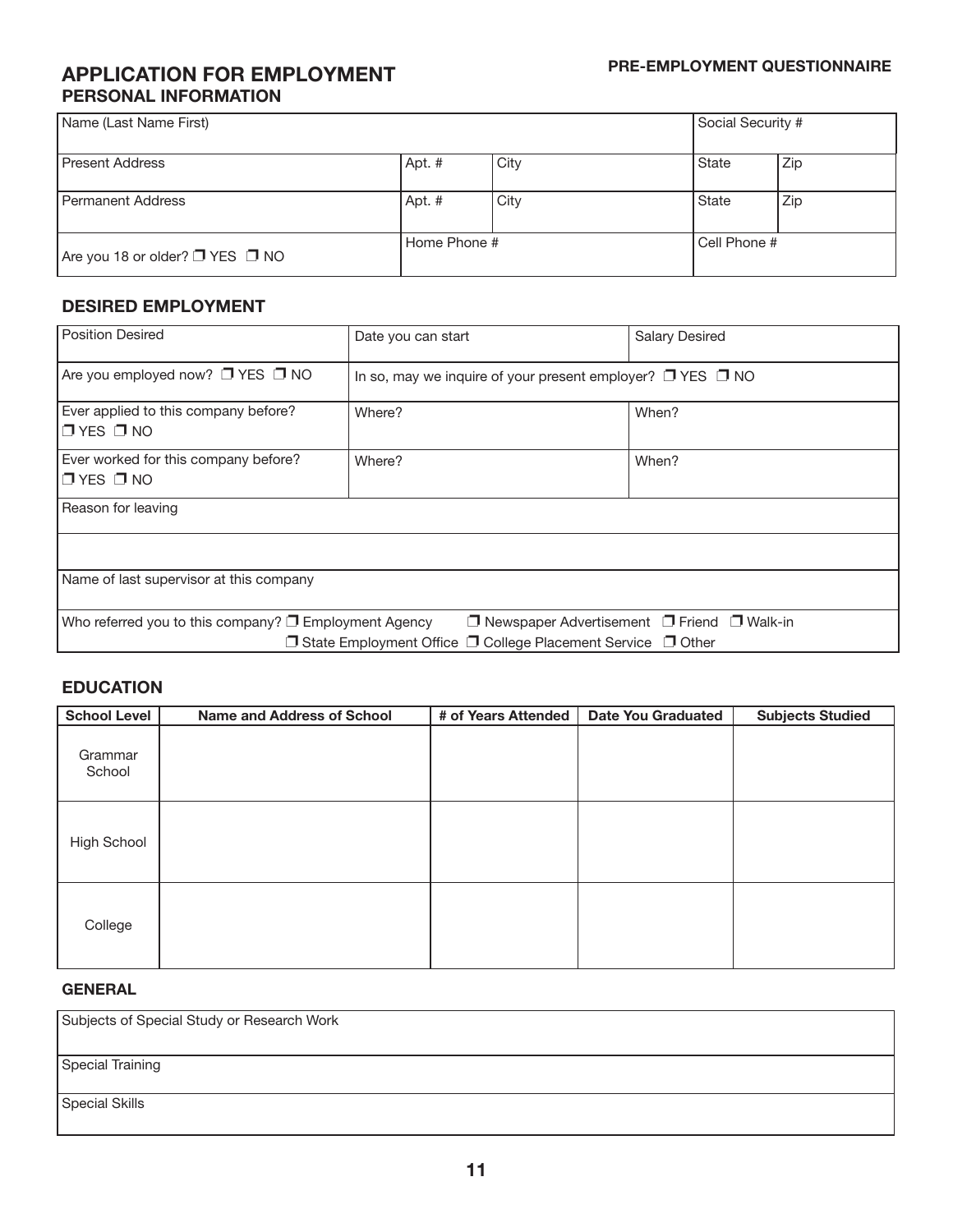#### FORMER EMPLOYERS

LIST BELOW LAST THREE EMPLOYERS, STARTING WITH THE MOST RECENT.

| Name of Present or Last Employer |                            |                |                                                      |       |     |
|----------------------------------|----------------------------|----------------|------------------------------------------------------|-------|-----|
| Address                          |                            | City           |                                                      | State | Zip |
| <b>Starting Date</b>             | Leaving Date               | Job Title      |                                                      |       |     |
| <b>Weekly Starting Salary</b>    | <b>Weekly Final Salary</b> |                | May we contact your supervisor? $\Box$ YES $\Box$ NO |       |     |
| Name of Supervisor               |                            | Title<br>Phone |                                                      |       |     |
| <b>Description of Work</b>       |                            |                |                                                      |       |     |
|                                  |                            |                |                                                      |       |     |
| Reason for Leaving               |                            |                |                                                      |       |     |

| Name of Present or Last Employer            |                            |                                           |  |  |  |
|---------------------------------------------|----------------------------|-------------------------------------------|--|--|--|
| Address                                     |                            | Zip<br>City<br>State                      |  |  |  |
| <b>Starting Date</b><br><b>Leaving Date</b> |                            | Job Title                                 |  |  |  |
| <b>Weekly Starting Salary</b>               | <b>Weekly Final Salary</b> | May we contact your supervisor? THES T NO |  |  |  |
| Name of Supervisor                          |                            | Title<br>Phone                            |  |  |  |
| Description of Work                         |                            |                                           |  |  |  |
|                                             |                            |                                           |  |  |  |
| Reason for Leaving                          |                            |                                           |  |  |  |

| Name of Present or Last Employer     |                            |                                            |  |       |     |
|--------------------------------------|----------------------------|--------------------------------------------|--|-------|-----|
| Address                              |                            | City                                       |  | State | Zip |
| Leaving Date<br><b>Starting Date</b> |                            | Job Title                                  |  |       |     |
| <b>Weekly Starting Salary</b>        | <b>Weekly Final Salary</b> | May we contact your supervisor? □ YES □ NO |  |       |     |
| Name of Supervisor                   |                            | <b>Title</b><br>Phone                      |  |       |     |
| Description of Work                  |                            |                                            |  |       |     |
|                                      |                            |                                            |  |       |     |
| Reason for Leaving                   |                            |                                            |  |       |     |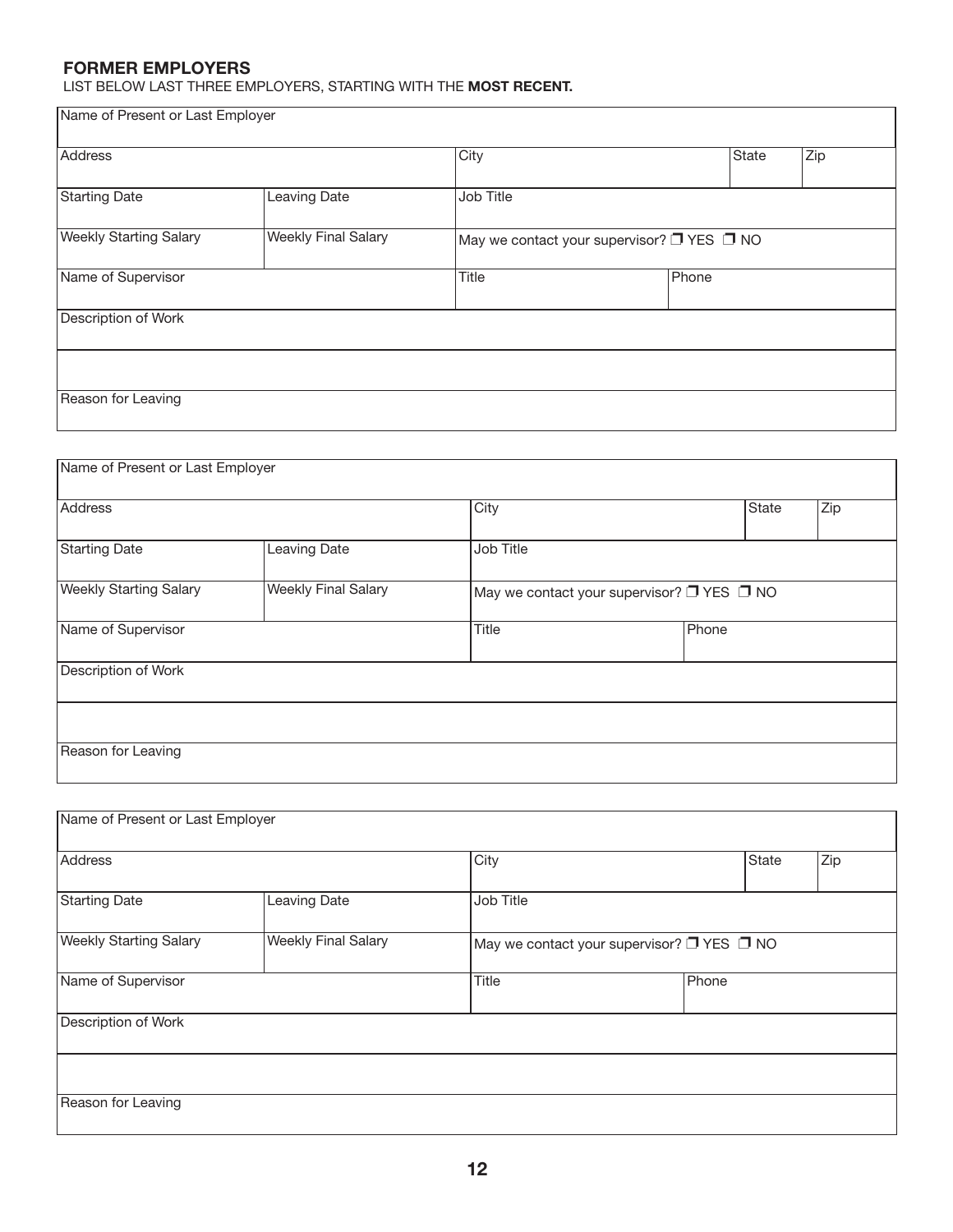### Tips for Interviewing



#### DRESSING FOR SUCCESS

#### Do's for Males

- Dress conservatively  $-$  a pair of slacks, button down shirt, tie and sports coat or a suit (when necessary) are preferred. Most times, a shirt and tie are adequate. Dress shoes, not sneakers, are best.
- Wear clean clothes without wrinkles.
- Your appearance should be clean and neat.

#### Do's for Females

- Dress conservatively and modestly. A nice dress skirt and blouse or a pair of slacks and a blouse with a blazer are preferred. Closed-toe shoes are best.
- Hemlines should be appropriate no more than three inches above the knees.
- If you wear pantyhose, neutral colors are preferable: no fishnets, wild colors or patterns.
- Limit the amount of jewelry worn.
- Your appearance should be clean and neat.

#### Eight Fashion Faux Pas

- 1. Wearing wild nail polish or nails with designs. Opt for neutral color if you must have it. Make sure nails are neat and trimmed.
- 2. Wearing jewelry that jangles or is distracting. No nose rings, tongue rings, lip piercing, or more than one pair of earrings in your ears. Understated is best.
- 3. Open toed or run-down shoes or sneakers. Borrow or buy a new pair of dress shoes just for interviews.
- 4. Short or tight skirts. Hemlines should be appropriate – no more than three inches above the knee; skirts should not reveal too much.
- 5. Leather jackets, pants or skirts for males or females. They are not conservative enough.
- 6. Turtlenecks. Men should wear a shirt with a collar and a tie. Women should wear a nice blouse.
- 7. Colorful or printed handbags or briefcases. Leave the Gucci bags at home.
- 8. Strong cologne or perfume. Many people are allergic. It is best not to wear any so that you do not risk offending your interviewer.

#### TOP RULES FOR INTERVIEWING

Do your research. Research the school or company you are interviewing with  $-$  the more you know the better. Also, take time to familiarize yourself with the company's competition.

Be prepared. Bring extra copies of your resume, a pen, and paper. Know your resume!

Look sharp. Dress appropriately and professionally.

Be on time. Never arrive late or too early to an interview. The rule of thumb is to be 10-15 minutes early. If you are on time, you are late! The day before the interview, you should make sure you have precise directions to the interview location.

Turn off your cell phone!!!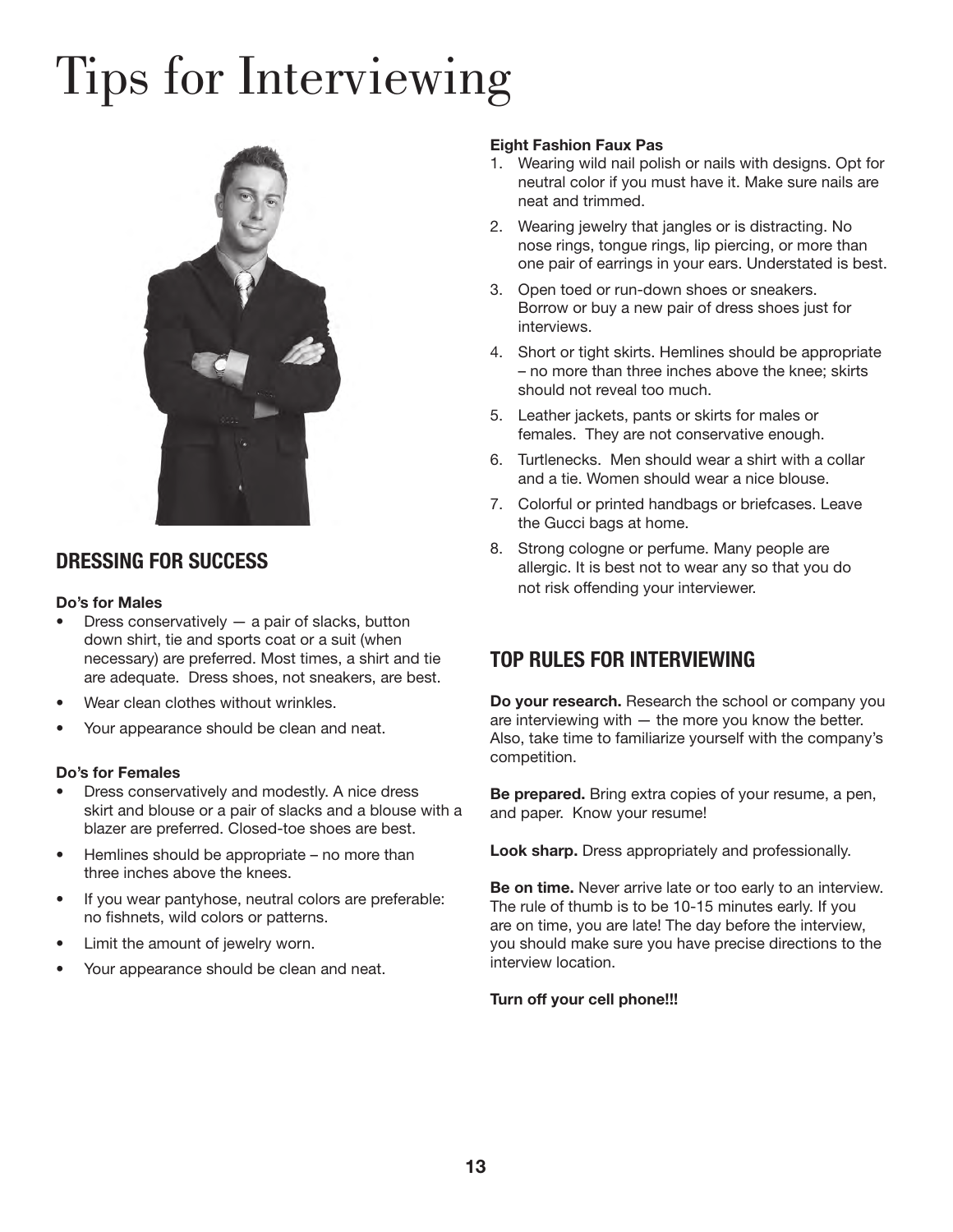#### TOP RULES FOR INTERVIEWING, continued

Give a firm handshake. A weak handshake could make or break a job offer.

Show enthusiasm. Even though you may be nervous, try to be calm and make sure you make direct eye contact with your interviewer. Lean forward to show interest.

Be confident. Do not be afraid to make yourself sound great. You are selling yourself to the interviewer!

Listen. Make sure you have heard and understood what the interviewer is asking you. If you are unsure, ask him/ her to repeat what they said.

Answer the question asked and give specific examples. There is nothing worse than being vague. Concentrate on giving examples of your accomplishments. Accomplishments demonstrate your potential.

Choose your words wisely. Never talk negatively about previous work experiences. It can give your prospective employer a bad impression of you.

Ask questions. Your questions indicate your interest in the job (or college). Employers appreciate your curiosity and interest.

Be yourself. Interviewers want to get to know the type of person they are considering hiring for the job and how they are going to act on a day-to-day basis. Pretending to be someone you are not is going to show through to the interviewer quite noticeably! Leave slang, gum, and bad manners at home.

Express thanks. At the end of the interview, express thanks and appreciation for the interviewer's time.

Follow up. A personal handwritten thank you card, email, or a letter lets the interviewer know that you are interested. If more than one person interviewed you, write to each person.

#### DO YOU HAVE WHAT IT TAKES?

Employers want to hire someone who possesses the following characteristics, abilities, and background:

- 1. Motivation
- 2. Maturity
- 3. Personality
- 4. Hobbies and interests
- 5. Attitude
- 6. Appearance
- 7. Character
- 8. Loyalty
- 9. Reliability
- 10. Tact
- 11. Decisiveness
- 12. Ability to communicate
- 13. Common sense
- 14. Willingness to work
- 15. Perseverance
- 16. Alertness
- 17. Ability to look ahead
- 18. Prior work experience
- 19. Leadership skills
- 20. Ability to work as a team member

Be prepared to respond to questions with specific examples that clearly illustrate these characteristics.

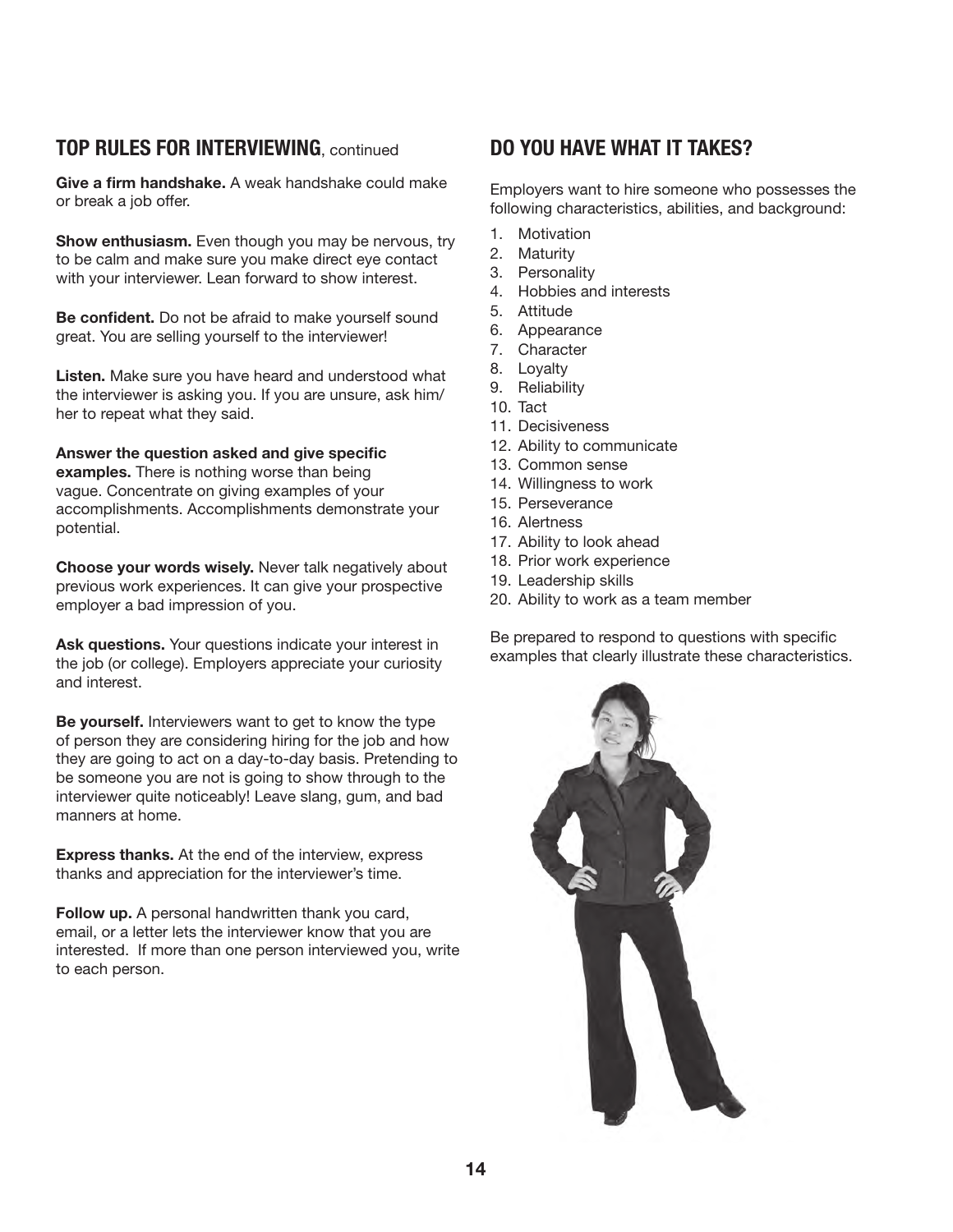## More Tips for Interviewing

#### TRANSFERABLE SKILLS

It is often difficult to "sell" yourself and respond to "Tell me something about yourself." A great way to respond is by using transferable skills. Unlike job-related skills (e.g., used a cash register), these skills can be applied in every occupation. Below is a list of transferable skills. Check off 5-8 words that apply to your school activities, volunteer work, and/or current or previous jobs.

| Budget-minded      | Coordinate activities |
|--------------------|-----------------------|
| Help people        | Invent                |
| Motivate others    | Use computers         |
| Repair             | Seek out help         |
| Tutor              | Volunteer             |
| Explain            | Creative              |
| Locate information | Delegate              |
| Planner            | Raise money           |
| Speak in public    | Think ahead           |
| Word processing    | Write reports         |
| Calm               | Competent             |
| Eager              | Flexible              |
| Goal-oriented      | Helpful               |
| Organized          | Polite                |
| Reliable           | Optimistic            |
| Conscientious      | Dependable            |
| Friendly           | Kind                  |
| Initiative         | Orderly               |
| Punctual           | Quick-learner         |
| Trustworthy        | Versatile             |

Here is an example of how you identify a skill and then use it in a statement to answer the question, "Can you tell us a little about yourself?"

#### Skill: Trustworthy

Statement: I am a trustworthy individual.

**Example:** I have been baby-sitting for the last four years. Parents are comfortable leaving me for long periods of time with their children. I care, play and cook for their children.

#### COMMON INTERVIEW QUESTIONS

The following are sample questions that are typically asked of interviewees. Some questions are designed to get specific details while other questions are designed to get a feel for your personality and character. It is a great idea to decide how you would answer these questions beforehand. *Tell me about yourself.*

*What are your favorite classes? What are your least favorite classes? Why?*

*What qualifications do you possess to work in this position?*

*Do you enjoy working in a group or independently?*

*What are your goals for the next five years?*

*In what school activities have you participated? Which do you enjoy most?*

*Do you participate in after-school activities? If so, describe them.*

*What motivates you?*

*What are your greatest strengths? What are your biggest challenges?*

*What do you think it takes to be successful in your work?*

*What kind of projects, events, or assignments interest and excite you?*

*Give me an example of a time when you had to apply good judgment in a challenging situation.*

*Tell me about your current (or last) job. What are the reasons you are leaving (or left)?*

*Why do you want to work for \_\_\_\_\_\_\_\_\_?*

*Why do you think you are a good fit for this position?*

*How has your high school experience prepared you for work?*

*What are the most important rewards you expect in your career/life?* 

*How do you work under pressure? Please give me an example of a time when you had to work under pressure and explain how you handled the situation.*

*How do you think a friend or teacher who knows you well would describe you?*

*What would I see if I went to your Facebook page and how might it influence my decision to hire you?*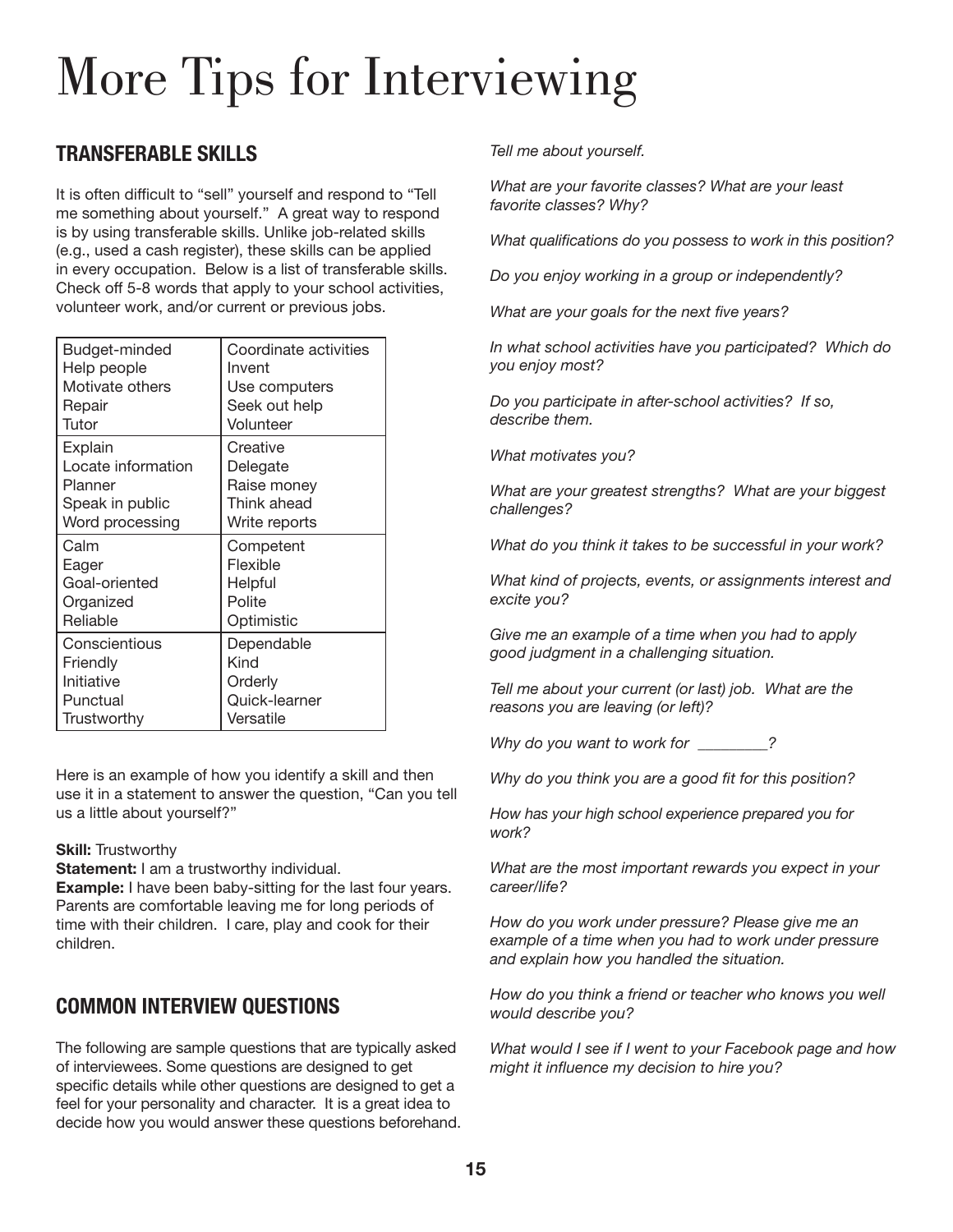#### COMMON INTERVIEW QUESTIONS, continued

*What two or three accomplishments have given you the most satisfactions? Why?*

*If you were interviewing a candidate for a position, what qualities do you believe he or she must have in order to be selected?*

*When you have free time, how do you spend it?*

*What is one thing about yourself that you would most like to change?*

*What are your salary requirements?*

*Give me an example of something you had to learn that was difficult.*

*Do you have any questions for me?* (\*Your answer should always be "yes" and followed up with your questions!)

#### QUESTIONS YOU CAN ASK DURING THE INTERVIEW

At the end of a job interview, the interviewer may ask, "Do you have any questions?" The interviewer will expect you to have intelligent, well-thought-out questions that indicate you have some knowledge of the job for which you are applying. Also, it reveals how well you listened to the interviewer. Do your research and ask appropriate questions. Here are some examples.

*Would you describe the duties I would be performing?*

*What would be the time frame for filling this position?*

*If hired, who will be my supervisor?*

*How would I be trained or introduced to the job?*

*With whom would I be working with and what are their duties?*

*How would my performance be evaluated? Who would evaluate me and when?*

*Can someone in this position be promoted? If so, to what position?*

*Of your most successful employees, what characteristics do they possess that helped them to be successful?*

*What is the customer service philosophy of your company?*



#### INTERVIEWER CHECKLIST

- 1. Appearance overall grooming, dress, posture, and appropriateness
- 2. Sociability overall warmth and friendliness
- 3. Handshake firm and confident
- 4. Eye contact ability to look directly at you during interview
- 5. Composure overall confidence in responding to questions
- 6. Conversation ability to speak clearly, using proper language, grammar, and tone
- 7. Responses the questions were answered honestly, seriously, and completely, ability to "sell" him/herself with appropriate responses
- 8. Courtesy ability to show respect and interest
- 9. Job application neatly written and complete
- 10. Resume clear, concise, positive, typed, technically correct
- 11. Interviewer comments:

*What is the best part about working here?*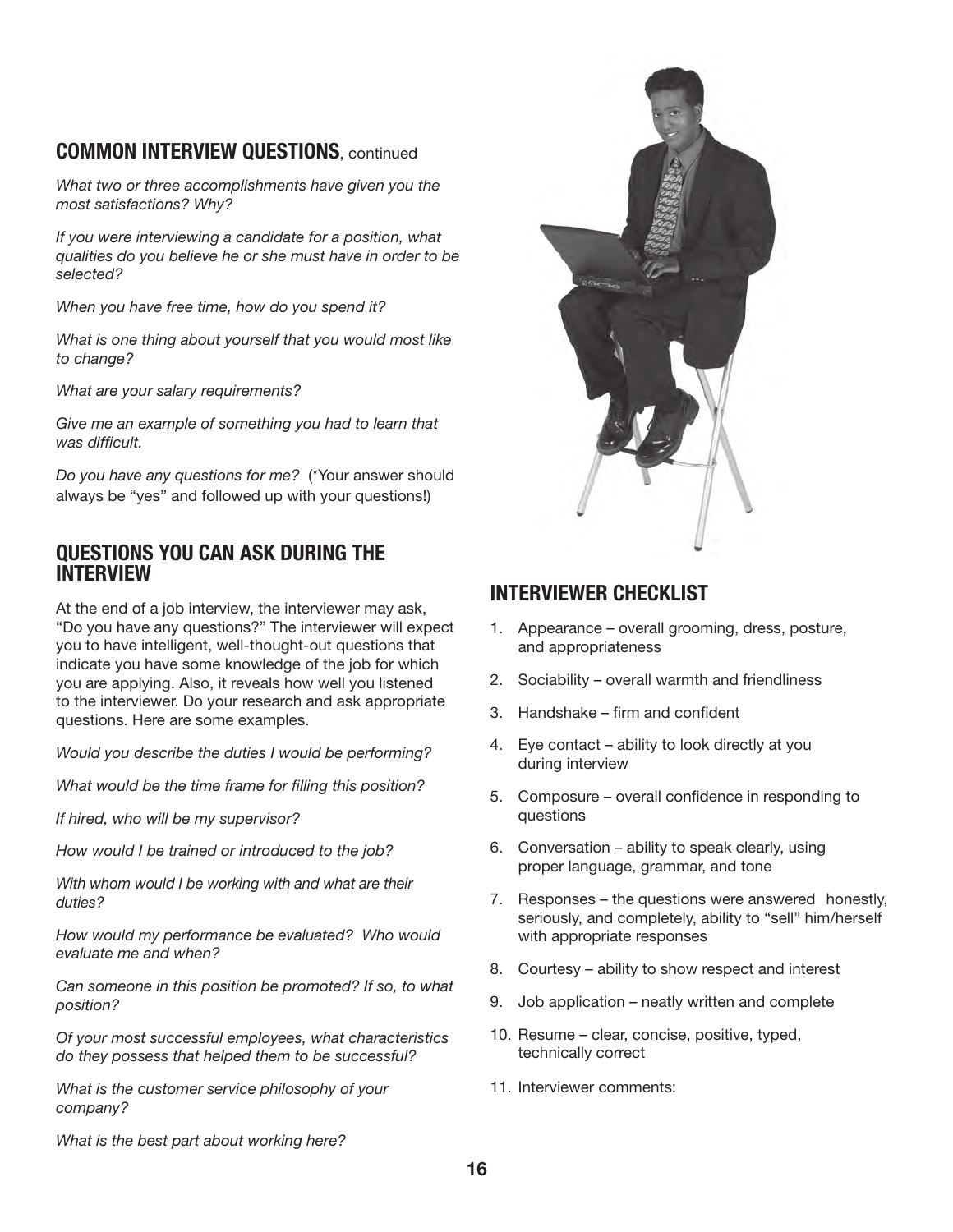### Sample Thank You Note

Send a handwritten thank you note the same day or the day after the interview. (It is not required to send a thank you note for the mock interviews.) If more than one person interviewed you, each person should receive a thank you note.

Dear Ms. Lee,

Thank you for the opportunity to interview with your company. I enjoyed learning more about your company and appreciate the time you and the members of your team spent with me.

After interviewing with you, I am even more excited about the possibility of using my skill sets and experience to further the vision and mission of your organization.

If you have any questions or need more information, please contact me at 410.555.1212 or mmasterson@hardworker.net.

Sincerely,

Molly Masterson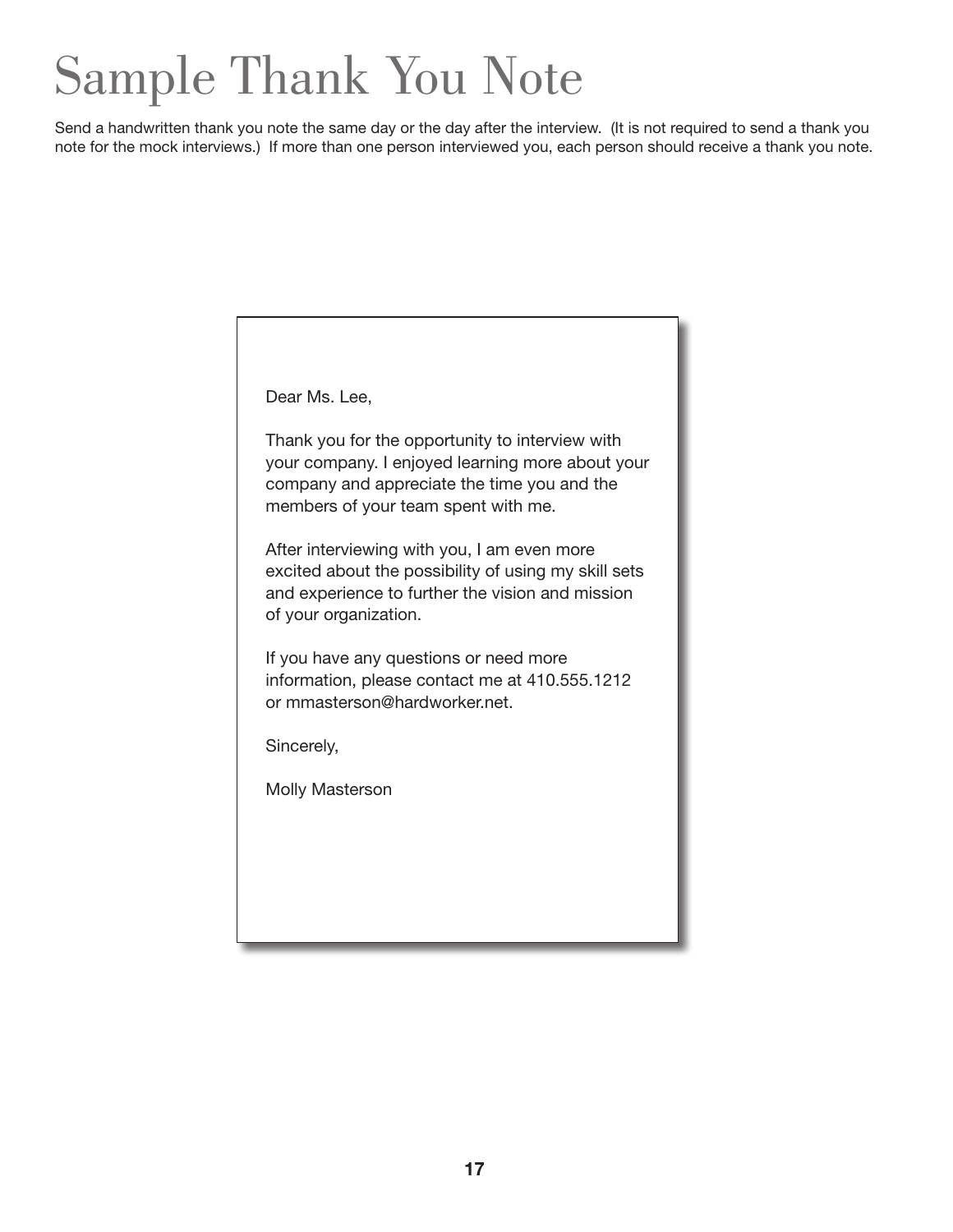### Your Personal Life and Employment



#### SECURITY CLEARANCE

A security clearance is needed when you apply for a job that entails having access to classified (or private) information. This will be the case if you apply for a position with the Federal government or as an authorized Federal contractor. Security clearances are required for a range of jobs, from upper management to custodial staff. You may never think or plan on working for the Federal government, but fifteen years down the road, you may find yourself applying for such a position. The decisions you make now will definitely impact how you are viewed by employers in the future.

Depending on the level of clearance, the following may be investigated:

Credit check. Stay on top of your finances. You will need to have a good credit score in order to pass the clearance. Late payments, having a high income to debt ratio, applying for too many lines of credit, and defaulting on loans all contribute to a low credit score.

Background check. Agents will contact employers, coworkers and even neighbors to inquire about you. They will also look into your education, organizations you are a part of or have belonged to, and where you have lived.

Polygraph. You may be required to take a polygraph test. An agent will ask you a series of questions in which you have to answer. The agent monitors a machine that indicates whether or not you are telling the truth.

To better your chances of getting a security clearance, do not burn bridges when you leave a company. Be in good standing when you leave your college or places that you live, maintain a good credit score, and most importantly do not get in trouble with the law.

#### Digital Footprint

A simple Internet search of your name will lead you to your internet identity or digital footprint. Through such a search, you will find information about yourself in various formats such as words, pictures, audio, and/or video. It is critical that on a regular basis you are aware of your digital footprint because it very well could impact your future. Not only do family and friends check out your digital footprint, but potential or current employers, colleges, and police look at this as well. To better protect yourself, consider the following:

Carefully choose what you post online. Your digital footprint should portray you in a positive light that you create and control. Before posting information, ask yourself, "If my mom were to see this, am I comfortable with her seeing me in this picture?" or "If my manager at work were to read this, am I comfortable with him knowing this information about me?" If your answer is no, then do not post it.

Postings are permanent and not so private. Anything you put online can be copied, saved, and shared with others. Also, despite great efforts to set your privacy settings on social networking sites, there are ways to break through these settings. Again, be selective in what you post and check and update your privacy settings frequently.

Monitor, monitor, monitor. You may have control over what you put online about yourself, but you do not have control over what others post about you. For this reason, it is important to do frequent online searches of your name. By doing so, you will stay updated on what information has been posted about you.

Ask for help. If you find damaging information about yourself online, seek out help. A trusted adult, the web service provider, and/or the social networking site can all assist you in trying to have the hurtful information removed.

Do not risk losing a job (or potential job), getting in trouble with your college, or breaking up a friendship. Take the appropriate steps in protecting yourself—be aware of your digital footprint.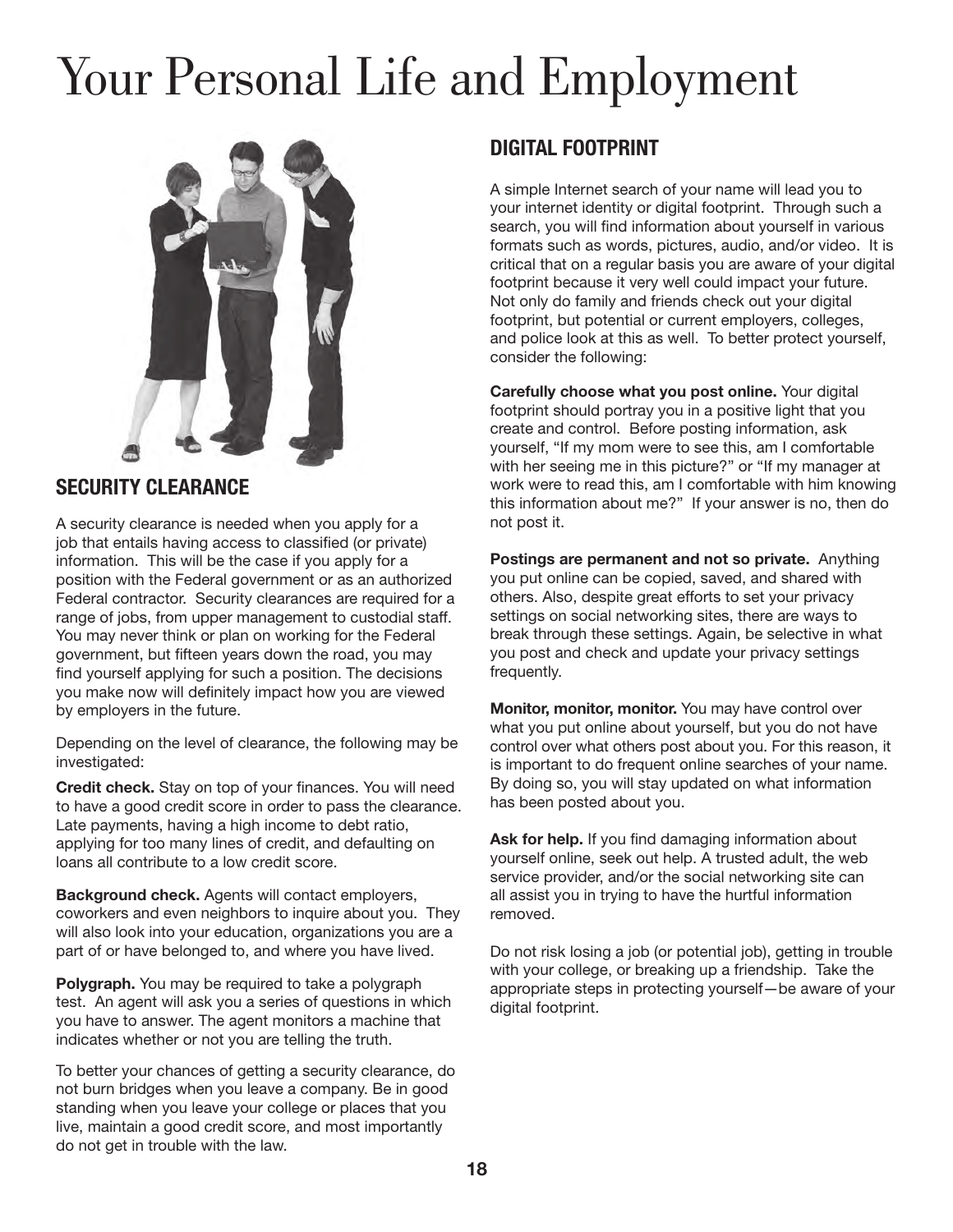

#### **SOURCES**

http://www.wikihow.com/Write-a-Cover-Letter

http://jobsearch.about.com/cs/coverletters/ht/coverletter.htm

http://en.wikipedia.org/wiki/Security\_clearance

Hansen, K., & Hansen, R. S. (2001). Dynamic cover letters: How to write the letter that gets you the job (Revised edition). Berkeley: Ten Speed Press.

Cover letter templates/samples: Microsoft Word 2007 (1996). Entry-level cover letter. McGraw-Hill Companies, Inc.

Microsoft Word 2007 (1996). New college grad cover letter, cold. McGraw-Hill Companies, Inc.